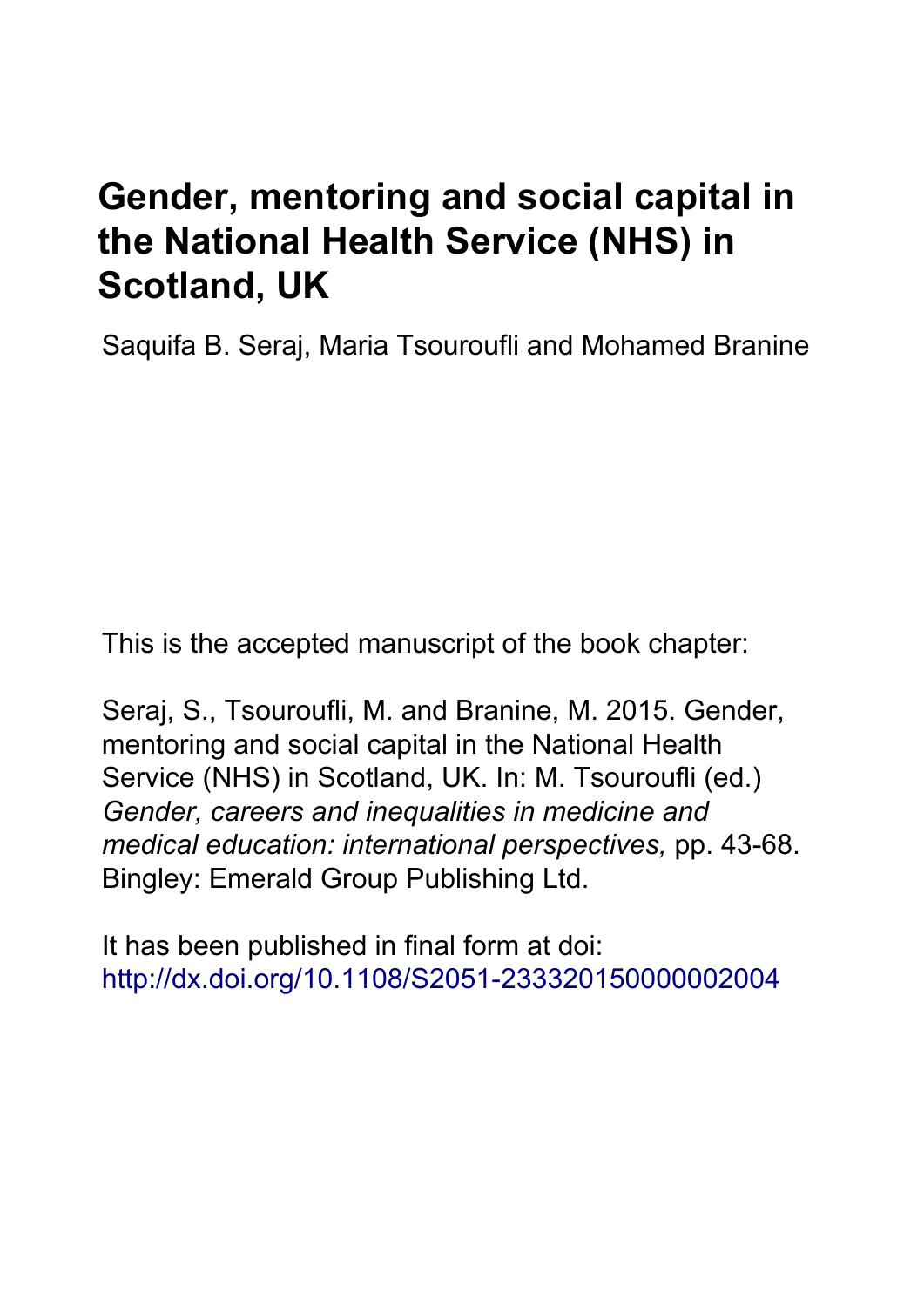## **Gender, mentoring and social capital in the National Health Service (NHS) in Scotland, UK**

Saquifa B. Seraj, Maria Tsouroufli\* and Mohamed Branine

*Dundee Business School, Abertay University*

*\*London Metropolitan University*

## **ABSTRACT**

Research Paper

## **Purpose**

This chapter investigates the role of gender, mentoring and social capital and contributes to literature about the career development of women in senior management roles in the National Health Service of the UK.

# **Design/methodology/approach**

This chapter draws on a doctoral study of senior level managers in a Scottish NHS Board. The data collected are: i) documentary; ii) quantitative; and iii) qualitative. The quantitative data is collected through questionnaires, while the source of qualitative data is in-depth semistructured interviews. The doctoral study is embedded within an interpretivist and feminist paradigm.

# **Findings**

Although access to mentoring and social capital was seen as likely to enhance the career progression of females to senior managerial roles, gendered work and family expectations, gendered organisational culture, and normative performances of gendered senior management were identified as obstacles in taking advantages of mentoring and social capital.

# **Research limitations/implications**

The study provides a starting point for further investigation of the role of mentoring and social capital in the career progression of females all across the National Health Service (NHS) in the UK.

# **Originality/value:**

To the best of our knowledge this is the only piece of work that explicitly investigates the role of mentoring and social capital in managing gender diversity at the senior managerial positions of the NHS. .

Keywords**:** *senior managers, gender, managing diversity, glass-ceiling, career progression, mentoring, social capital*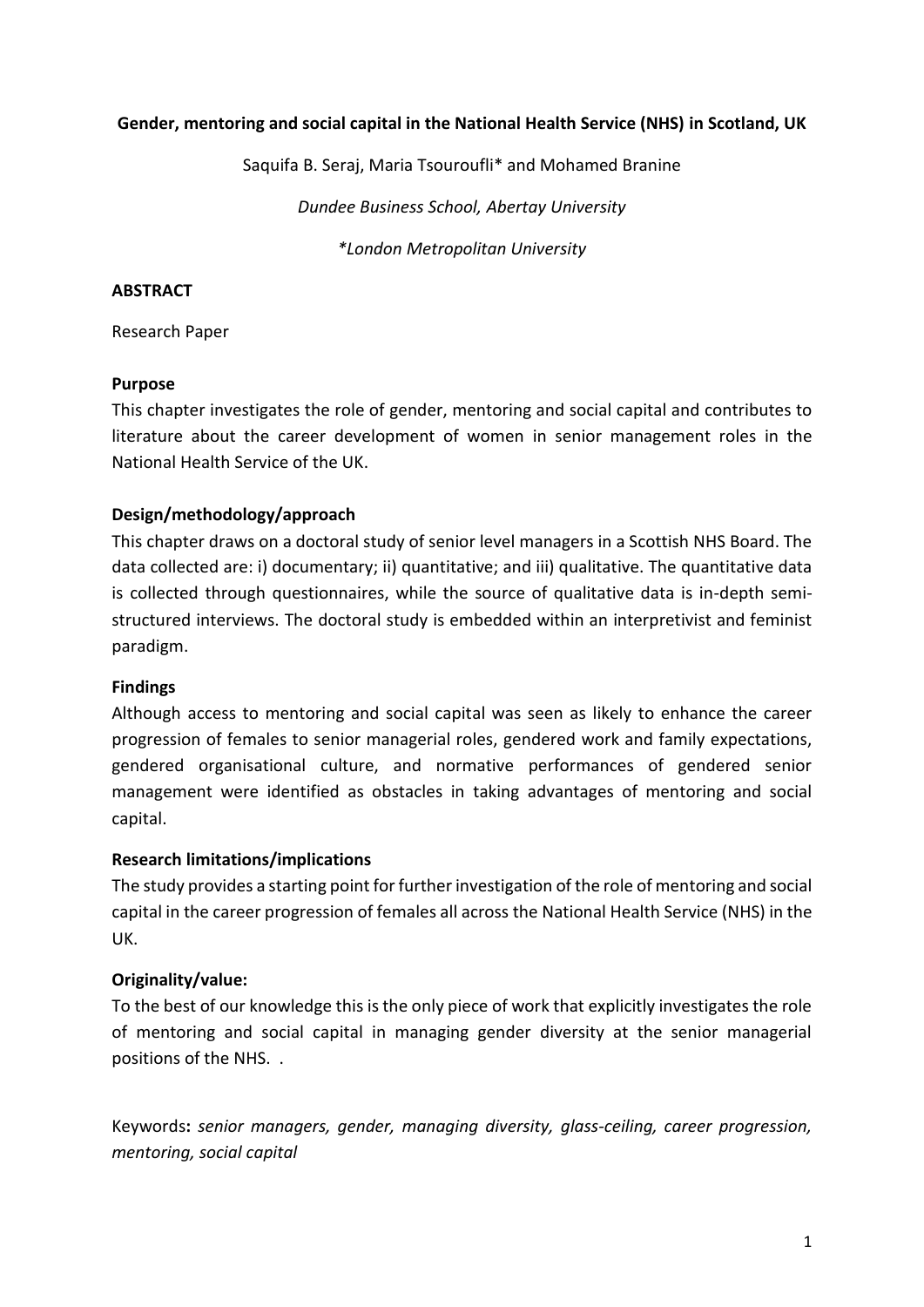## **Introduction**

The purpose of this study is to investigate the role of mentoring and social capital in managing gender diversity in senior managerial positions. Gender diversity in the workforce in Britain is increasing (England, 2010; Davies, 2011), but organizations are yet to be successful in ensuring full integration of females in the workplace (Taylor, 2010; Ng and Wyrick, 2011).

Recent employment trends show that the percentage of women in the UK labour force is 46.4% while that of men stands at 53.6% (Catalyst, 2012). Among the people engaged in parttime employment, over 70% are women (ONS, 2012). These statistics reveal that women represent nearly half of the labour force but their representation at the senior organizational levels is significantly poor (Coleman, 2011; LaPierre and Zimmerman, 2012; Applebaum, 2013; Muller-Kahle and Schiehll, 2013). In Scotland, only one-third of the managerial jobs are held by women (EHRC 2012). Also, women across the board in the UK earn an average of 15% less compared to their male counterparts (Fawcett, 2013). According to the Equality and Human Rights Commission (EHRC, 2011) some of the reasons behind the underrepresentation of women in senior positions are: the lack of flexibility in organizations and the presence of outdated working pattern; under estimation of part-time work (Tsouroufli et al. 2011; Ozbilgin et al., 2011); and the tendency of women to switch to self-employment instead of waiting to be promoted to senior management roles. In this respect, Coleman (2011) summarized the barriers to career progression of females as the result of: male dominated work cultures, especially at the senior levels; prevalence of gender stereotypes which portray males as the leaders and females as the subordinates; and genuine and professed impact of family responsibilities on the females' work capacity.

Moreover, women's career progression is slow in professions that have been traditionally occupied by men, such as academic Science, Technology, Engineering, Mathematics and Medicine (STEMM) (Servon and Vissor, 2011; Isaac, Kaatz and Carnes 2012; Bevan and Learmonth, 2013). It is also argued that sluggish career progression is the result of persistent assumptions and stereotypes which see women as communal, dependent and passive and thus incapable of successfully handling the demands of a senior role (The National Academies, 2006).

This study has been carried out in light of the above context. It draws on Bourdieu's notion of cultural capital and social capital to investigate whether access to mentoring and social networks can facilitate the career progression of females to the senior managerial positions within the NHS. Therefore, the main objectives of this research study are:

1. To investigate whether access to mentorship is likely to promote the career progression of females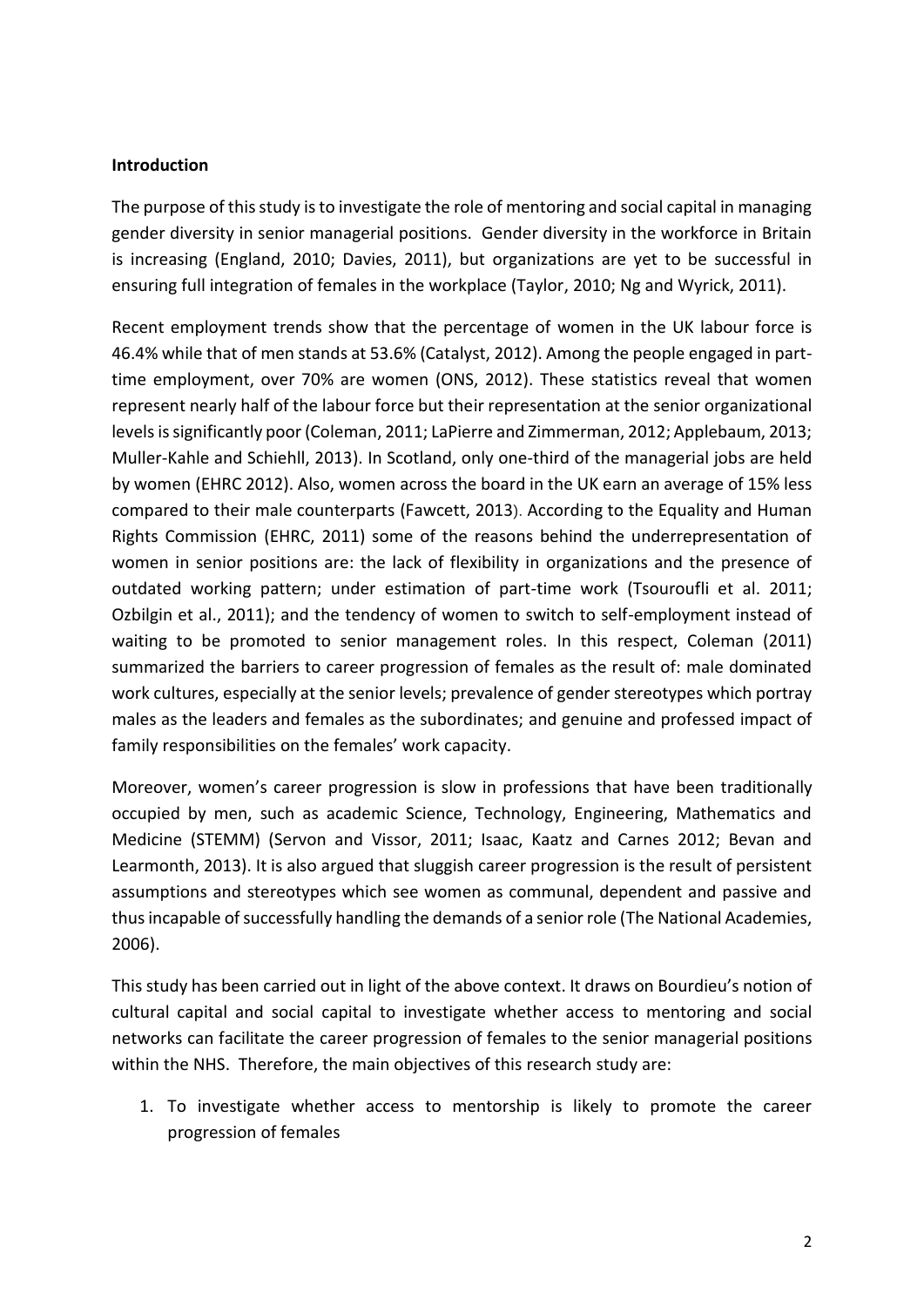2. To analyse whether access to social capital is likely to promote the career progression of females

Mentoring can be described as a relationship between an individual who is less experienced with a more experienced individual (Leck and Orser, 2013). The role of a mentor involves providing support to protégés, including career development support. Conversely, social capital involves forming networks with resourceful people who could benefit one's career development (Broadbridge, 2010). The significance of mentoring and social capital in the career progression of females in light of Bourdieu's notion of cultural and social capital will be discussed later in the chapter.

In the following section we will give an overview of managing diversity and its related concepts. Next, the role of mentoring and social capital in the career development of females to senior management roles is reviewed from the existing literature. We also provide a brief description of the methodology implemented in this research. Then the subsequent two sections provide the findings of this research and discussion of the research findings respectively. The chapter ends with a conclusion.

# **Setting the context: an overview of managing diversity and related concepts**

Managing diversity has now become more important than ever before because of several reasons such as globalization, the rapidly changing workforce demographics and the increasing consciousness among people of the fact that differences exist between individuals (Cox, 2001; Hays-Thomas, 2004; Thomas, 2005; Hite and McDonald, 2010). The practice of diversity management is prevalent in both public and private organizations (Kirton and Greene, 2009). The Human Resources functions of organizations are primarily responsible for making opportunities equally available to people of all gender, race, ethnicity, sexual orientation, and physical ability (Shen et al, 2009).

A diverse workforce benefits organizations and society in a number of ways. For example, in business organizations, diversity is a pivotal source of competitive advantage (Basset Jones, 2005; Herring, 2009) and is linked to profitability (Richard, 2000; Jackson, Joshi and Erhardt, 2003; Ng and Wyrick, 2011). A number of studies were conducted to establish the business case of managing diversity and to illustrate the benefits that diversity management brings to all stakeholders of an organization (Cornelius et al. 2001; Mulholland, Ozbilgin and Worman, 2006; Ozbilgin et al. 2008; Davies, 2011). Proponents of diversity management indicate that diversity is important in the workplace as it enhances the effectiveness and productivity of organizations (Choi and Rainey, 2010) through broadening the perspective of employees, creating stronger teams, and adding to the resources required for problem solving (Cox, 2001; Herring, 2009). On the other hand, it has been argued that the benefits outweigh the potential costs of conflict and lower group cohesiveness (Skerry, 2002; Herring, 2009). The benefits of a diverse workforce are also emphasized by the theories of organizational change (Katz and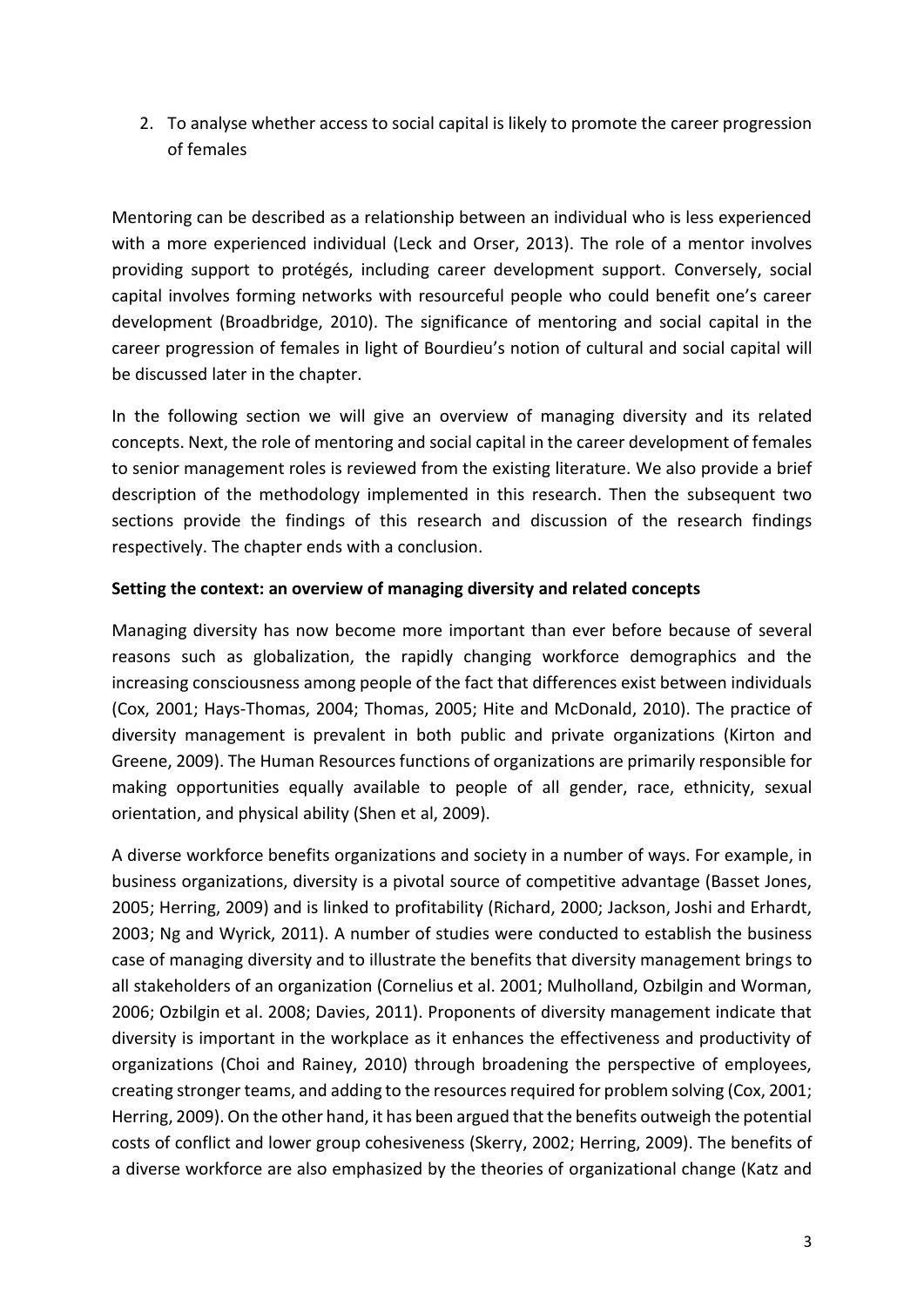Miller, 1986; Cox, 1993; Thomas and Elly, 1996; Cross, 2000; Meyerson and Fletcher, 2000; Thomas, 2001; Zane, 2002).

There are different types of diversity that the organizations need to manage, such as gender, age, ethnicity and disability. The focus of this study is centered on gender diversity.

## **Diversity Management and Gender**

The most cited definition of managing diversity is provided by Kandola and Fullerton (1998, p.8),

"*The basic concept of managing diversity accepts that the workforce consists of a diverse population of people consisting of visible and non-visible differences which will include factors such as sex, age, background, race, disability, personality and workstyle. It is founded in the premise that harnessing these differences will create a productive environment in which everyone feels valued, where all talents are fully utilized and in which organizational goals are met*."

The word gender refers to the social connotation of being 'a man' or 'a woman' (Game and Pringle, 1984). Therefore from these definitions of managing diversity and gender, the authors of this chapter resolved that managing gender diversity refers to managing a gender balanced workforce, where both men and women are represented in equal proportion to reflect their representation in the society. According to Acker (2012), gender and organizations began to be theorized in the late 1960s and early 1970s as a result of criticisms from feminist scholars that conventional organizational research lacks adequacy due to the fact that they fail to recognize the importance of gender in working life (see Acker and Van Houten, 1974; Kanter, 1977).

Over the years, the literature on the study of women and work with explanations for the lack of women in top managerial positions has been enriched by researchers. LaPierre and Zimmerman (2012, p.101) classified the explanations of under-representation of women at the top into two basic categories. The first of the two categories are those that emphasize the characteristics of individual employees to explain their under-representation at the top. The second category focuses on the work environment to explain the under-representation women. The two categories can be seen in the work of Kanter (1977); Reskin (1993); Tharenou (1999) among others. These two approaches eventually led to the development of the 'pipeline theory' and the 'glass ceiling effect'. While the pipeline theory is based on the view that women's progression to top management can be achieved as women gain more qualifications and work experience, the glass ceiling concept is focused on the obscure yet powerful forces that prevents capable and qualified women from reaching the top management positions(Eagly and Carli, 2007; Carceres-Rodriguez, 2011; Powell, 2012; Smith, Caputi and Crittenden, 2012).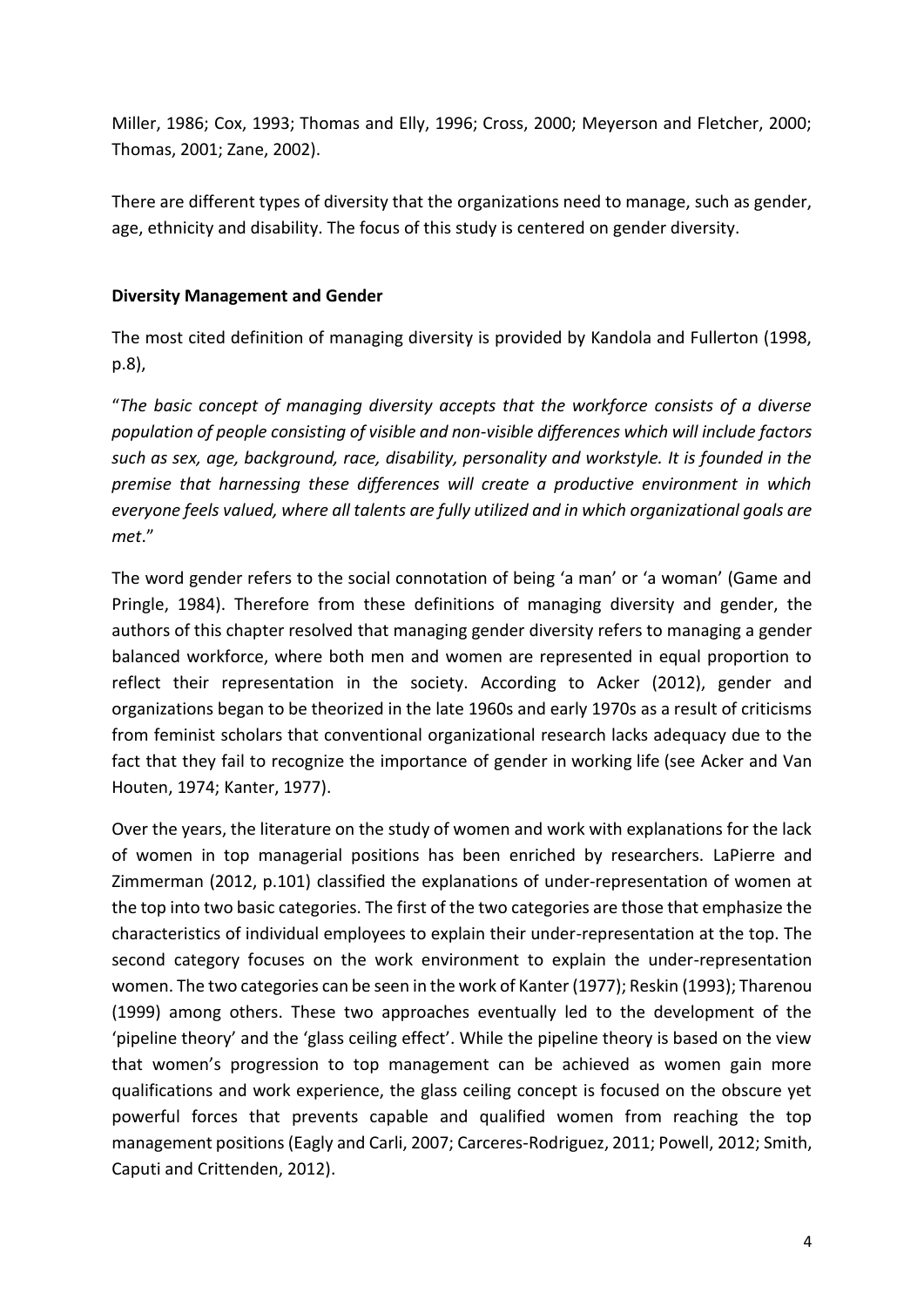## **Women in the UK labour force**

Gender diversity in the workforce is growing in number (England 2010; Davies, 2011) but organisations are yet to be successful in ensuring full integration of females in the workplace (Taylor 2010; Ng and Wyrick, 2011). Mainstream management research historically marginalized gender (Broadbridge and Simpson, 2011). According to Dwyer, Orlando and Chanwick (2003) management literature did not give sufficient attention to gender diversity when they were researching in 2003. It indicates that management literature had failed to fully grasp the significance of managing gender diversity only over a decade ago. However, it is now believed that research on gender and diversity is important in management studies (Metcalfe and Woodhams, 2012; Broadbridge and Simpson 2011). Gender and diversity research generally derives its premise and hypotheses from sociological study of gender and women. Tatli and Ozbiligin (2012) emphasized that research in the field of business and management benefits from insights drawn from gender and women's studies. This indicates to the importance of gender and women's studies for the business and management practitioners. Gender and women's studies enable practitioners to run successful organisations by employing, training and retaining a gender balanced workforce which is more creative, innovative and productive as is seen in the business case argument of managing diversity.

The percentage of women in the UK labour force is 46.4% while the percentage of men in the UK labour force stands at 53.6% (Catalyst, 2012). Among the people engaged in part-time employment, over 70% are women (ONS, 2012). These statistics reveal that women currently represent nearly half of the labour force, but, their representation at the senior organisational levels is poor (Coleman, 2011; LaPierre and Zimmerman, 2012; Applebaum, 2013). In Scotland, only one-third of the managerial jobs are held by women. Moreover, the annual gender pay gap between women and men in full-time employment in the UK is 19.6% (EHRC, 2012). According to the Equality and Human Rights Commission (EHRC, 2011) some of the reasons behind the underrepresentation of women in senior positions are: the lack of flexibility in the organisations and the presence of outdated working pattern; under estimation of part-time work; and the tendency of women to switch to self-employment instead of waiting to be promoted to senior management roles.

# **The importance of 'capital' in female career progression**

The theoretical framework of this current research is based on Bourdieu's notion of capital. The theory of capitals put forward by Bourdieu includes social, cultural, economic and symbolic capitals (Bourdieu and Wacquant, 1992). The capitals are resources that individuals accumulate and use. The two forms capital examined in this research are cultural and social capital.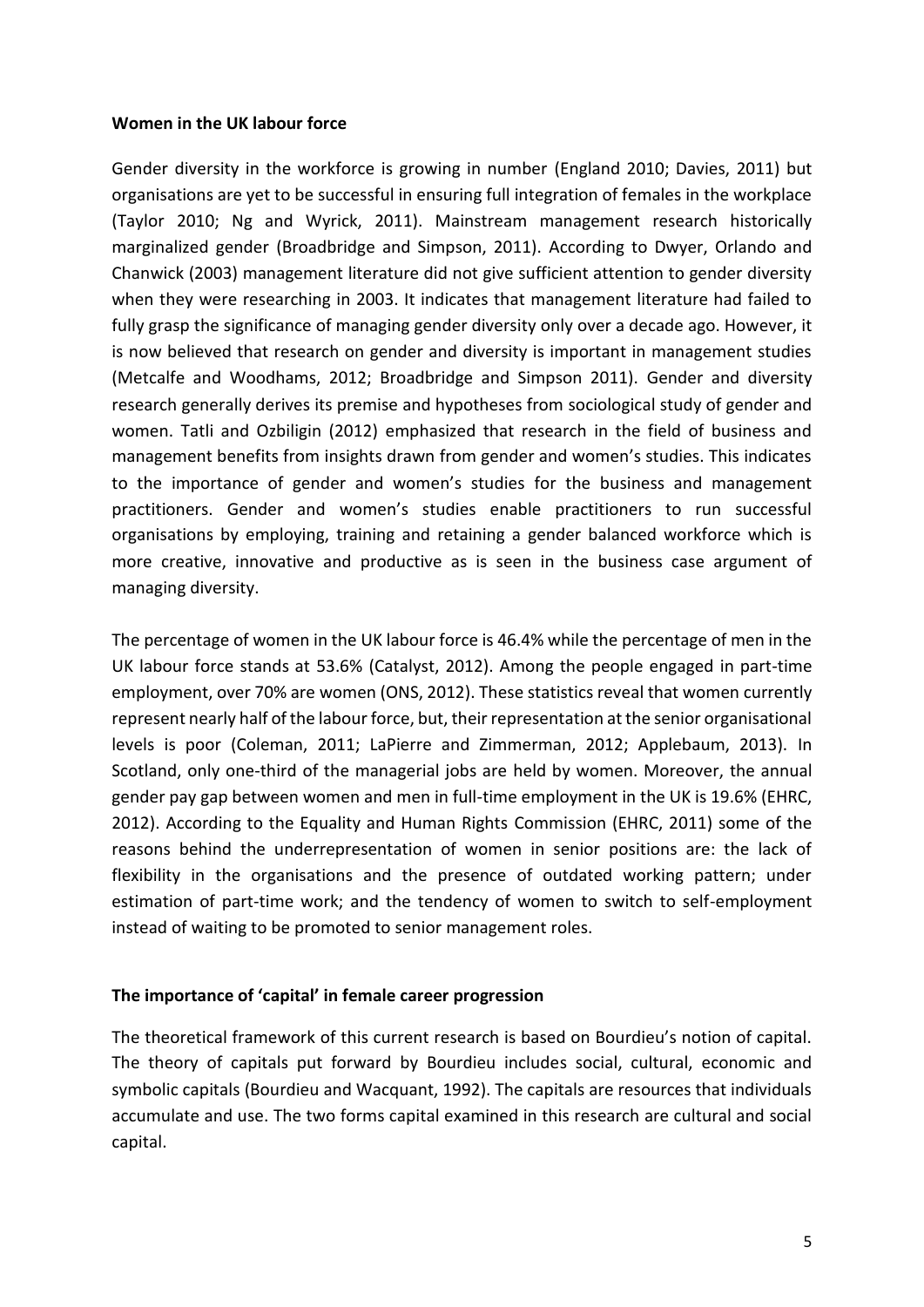Cultural capital comprises of education, professional experience and qualifications. The sociological dimension involved in cultural capital differentiates it from Becker's (1993) understanding of human capital. Mentoring received by an individual will enhance their cultural capital due to the learning that occurs throughout the mentoring process. The current research examines the role of mentoring which falls under Bourdieu's notion of accumulating cultural capital, and the role of social capital in female career progression.

According to Field (2005), Bourdieu is one of the original thinkers behind today's debate on social capital. The initial definition of social capital provided by Bourdieu (1977, p. 119) is, "capital of relationships which will provide, if necessary, useful 'supports': a capital of honourability and respectability which is often indispensable if one desires to attract clients in socially important positions, and which may serve as currency, for instance in a political career". Over a decade later, a more general definition was provided by Bourdieu, "social capital is the sum of resources, actual or virtual, that accrue to an individual or a group by virtue of possessing a durable network of more or less institutionalized relationships of mutual acquaintance and recognition" (Bourdieu and Wacquant, 1992, p. 119).

### **Cultural capital and social capital in human resource development**

In organisations, career progression can be facilitated through Human Resource Development (HRD). Hezlett and Gibson (2007) contended that the understanding and application of mentoring and facilitating the access to social capital are likely to remain very significant for the human resource development professionals in organizations. Mentoring is very useful in promoting career development (Morrison and Glinow, 1990; Gubbins and Garavan, 2005; Noon, 2010). Similarly, social capital has also been identified as beneficial to career progression (Forret and Doughterty, 2004; Broadbridge 2010; Kumra and Vinnicombe 2010). Although the notion of social capital originates from Sociology (Portes 2000; Storberg-Walker, 2007), it is used in numerous disciplines, including Human Resource Development (HRD) to explain, understand and determine a number of phenomenon (Coleman, 1988; Emirbayer and Goodwin, 1994; Lin 2001; Fine, 2002; Storberg-Walker, 2007). McDonald and Hite (2005) concurred with the view that networking opportunities, the informal ones in particular, are difficult to avail by minority professionals and managers (Ibarra, 1993; Combs, 2003; Forret and Dougherty, 2004). Therefore, human resource development practitioners in an organization can facilitate their employees' access to mentoring and social capital. McDonald and Hite (2005) categorised the responsibilities of the HRD function as bounded activities and boundary spanning activities. They identified mentoring as one of the bounded activities of HRD and social capital as one of HRD's boundary spanning activities. HRD practitioners can understandably facilitate mentoring opportunities for employees for their career development. However in order to understand how HRD practitioners can be involved in developing an employee's social capital, it is necessary to understand what boundary spanning activities involve. Four functions of boundary spanners are identified by Shantz,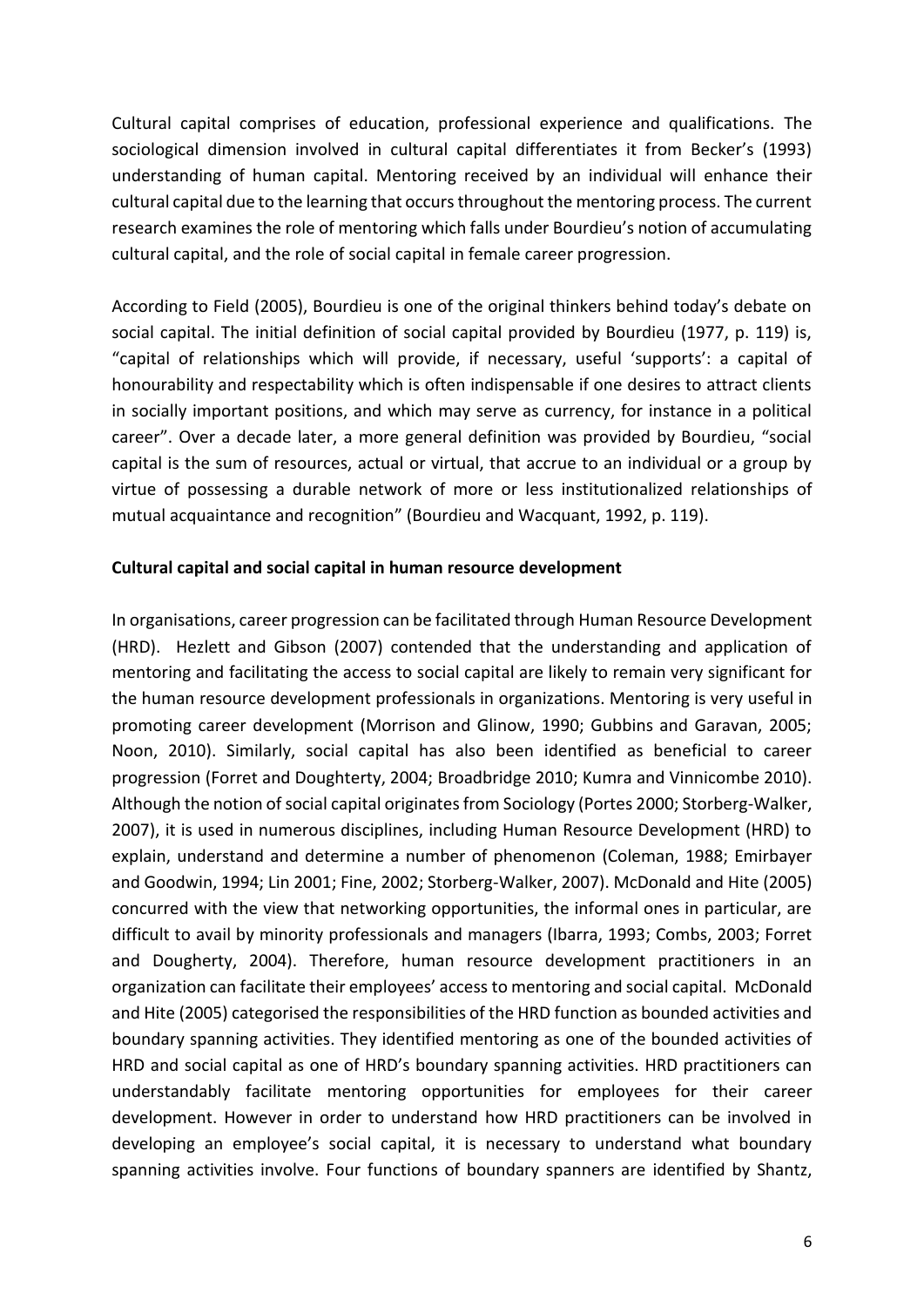Wright and Latham (2011). The first one is to contribute in increasing organisational effectiveness by sourcing information from outside the organisation. The next one is the formation of relationships with key stakeholders by facilitating the exchange of ideas and information among them. The third function involves enabling the exchange of valuable resources among multiple parties. Fourthly, boundary spanners also aids in developing longterm relationships between individuals within and outside the organization. Examples of boundary spanners provided by Shantz, Wright and Latham (2011) are the recruitment agencies and employees who refer others for promotion.

However, prior to HRD professional's intervention in the career progression of females through facilitating the access to cultural capital and social capital, it is instrumental to investigate the usefulness of mentoring and social capital.

# **Mentoring**

It is frequently argued that, mentoring of employees is of utmost significance for the development of human resources (Kram, 1985; Daloz, 1990; Segermann-Peck, 1991; Bozeman and Feeney, 2007; Peterson, et al., 2012). Mentoring is the process where a more experienced person supports the personal and professional growth of a less experienced person. The less experienced person is the protégé or mentee, and the more experienced person is the mentor. Mentoring is a mutually beneficial relationship, but the usual focus of a mentoring relationship in the workplace is the professional development of the protégé (Russell and Adams, 1997; Noe, Greenberger and Wang, 2002; Hezlett and Gibson, 2005; 2007). However, although mentoring is beneficial to the career success of both men and women (Allen et al. 2004; Ng et al. 2005; O'Brien et al 2008), there are studies that suggest that mentoring is particularly beneficial to the career success of women (Ragins 1997a; Ragins 1997b; Tharenou 2005). For example, in a large scale longitudinal study of mentorship in Australia, Tharenou (2005) found that mentorship support was more helpful for women in advancing their career compared to men.

# **Social Capital**

Bourdieu (1984) attributed the lack of women in senior managerial roles to insufficient social capital possessed by women. Similarly, Eagly and Carli (2007) also maintained that gender affects access to social capital, thus disfavouring women. In general, social capital refers to the network of people that an individual is connected to and from whom they can obtain potential career benefits (Broadbridge 2010; Kumra and Vinnecombe, 2010). Coleman (1998) identified social capital as a resource because this network is built upon trust and shared values and with an expectation of mutuality. There is evidence to suggest that networking is essential in the current economy in finding opportunities of career progression both within and outside of an employee's work organization (for example, Osnowitz 2010; Vallas, 2011;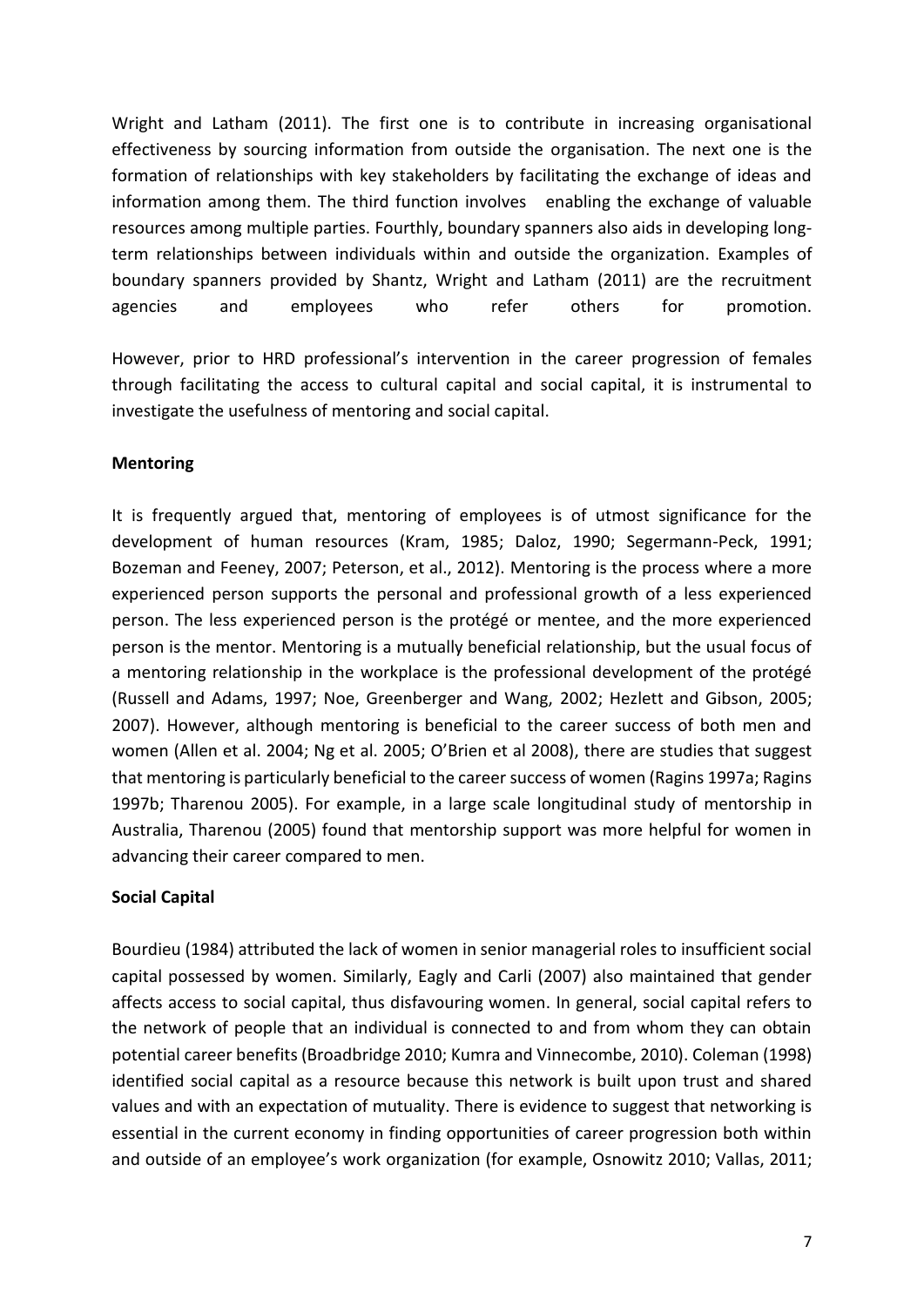Williams, Muller and Kilanski, 2012). Kirton and Greene (2005) argued that social networks are male-dominated and females are excluded from it informally by the practices and behaviours of their male co-workers. Thus, female career advancement in organizations is inhibited by their inability to access micro and meso level social capital (Miller, 2007). This demonstrates that although access to social capital could potentially aid women in their career progress, women fail to reap the benefits of social capital.

It can be concluded from the above review of literature that women are underrepresented in senior managerial positions. It is seen that women face many hurdles, which are often invisible, in progressing their career. It can also be argued that access to mentorship and social capital is likely to help in managing diversity at the senior managerial positions. In this chapter we will focus mainly on qualitative data (semi-structured interviews with senior managers in the NHS) and questionnaire data to explore their views and experiences of using mentoring and building social capital.

# **Research methodology**

This chapter draws on a study, which collected data from one of the fourteen health boards in Scotland. Primary data were collected through questionnaire surveys and interviews. The source of secondary data was relevant documents and statistics that were obtained from the organization studied and NHS sources.

The primary data were collected from the male and female senior level managers of the organization. All senior managers were identified based on their pay scale, which was in bands 8 and 9. The pay system of the NHS has three pay spines or series of pay bands. One of the series is for the employees in the remit of Doctors and Dentists, one for employees who are under the extended remit of the pay review body for nursing and other health professionals; and the last one is for other NHS staffs who are directly employed, but it excludes the most senior managers. The employees in the remit of Doctors and Dentists were not included in this research.

A list of 460 females and 179 males making a total of 639 said employees were obtained and 633 were sent the questionnaire. It was possible to successfully send out the questionnaire to a total of 633 participants. A total of 257 responses were obtained. Finally, 242 out of the 257 responses were found to be complete and useable for analysis. This gives a 38.23% response rate, which is acceptable. Among the respondents, there were 179 females (74%), 62 males (25.6%) and there was 1 person who identified himself/herself to be in the gender reassigned category. The ethnicities of the respondents were Scottish (72.3%), Irish (2.9%), British (21.5%), Indian (0.4%), mixed background (2.1%) and other (0.8%).

Interviews were conducted with 13 senior managers, who were spread over all the area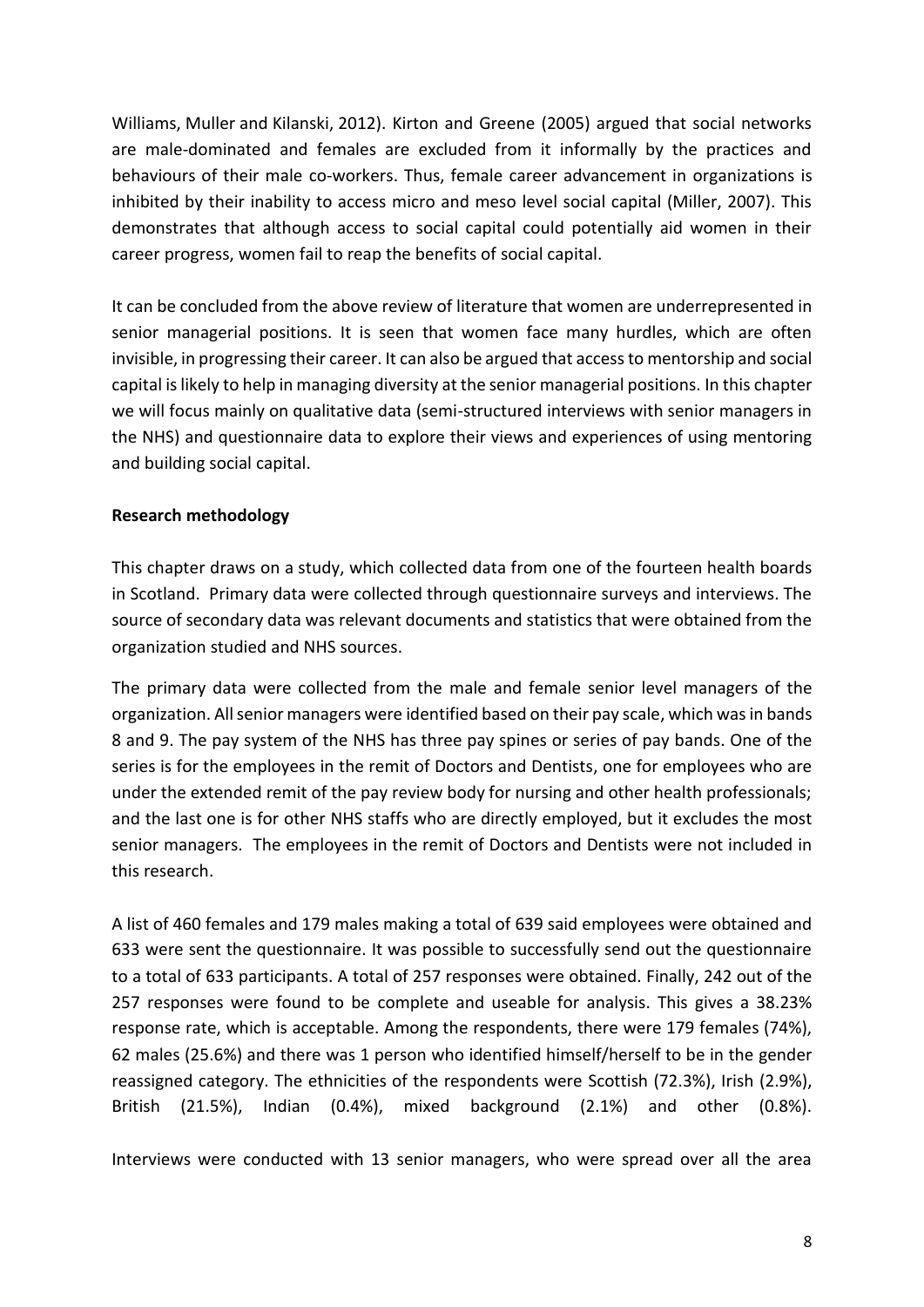covered by the NHS Board. Each of the interviews lasted between 40 minutes to 1 hour 40 minutes. Out of the 13 interviewees, 10 were female and 3 were male. The age of the interviewees ranged from 34 years to 61 years and the ethnicities represented comprised of one English, seven Scottish, one Irish, one Indian, one German, one Middle-eastern and one from mixed background.

Primary data was analysed using SPSS software package and thematic analysis. The secondary data collected from the NHS Board were interpreted to establish the research problem and help in answering the research questions.

# **Findings of the research**

The secondary data collected from the NHS Board showed that the percentage of females dropped significantly from salary Band 5 to Band 9. The data presented on Table 1 shows that, in November 2013, there were 88.83% female employees in Band 5, but only 37.50% at the top salary band, which is Band 9. This clearly shows that females are not represented in equal proportions in all levels of management. Although over 80% of the employees in the junior and middle-managerial levels in the NHS Board are women, the most senior management level is very male dominated. Therefore based on these statistics, it can be concluded that the glass-ceiling is prevalent in obstructing the career progression of females to senior management roles.

| <b>Salary Bands</b> | Pay Range<br>(from $1st$ April 2014) | <b>Percentage of Female Employees</b> |
|---------------------|--------------------------------------|---------------------------------------|
| <b>Band 9</b>       | £77,850 - £98,453                    | 37.5                                  |
| <b>Band 8D</b>      | £65,922 - £81,618                    | 50                                    |
| <b>Band 8C</b>      | £54,998 - £67,805                    | 70.27                                 |
| <b>Band 8B</b>      | £45,707 - £56,504                    | 77.06                                 |
| <b>Band 8A</b>      | £39,239 - £47,088                    | 76.81                                 |
| <b>Band 7</b>       | £30,764 - £40,558                    | 81.35                                 |
| <b>Band 6</b>       | £25,783 - £34,530                    | 84.82                                 |
| <b>Band 5</b>       | £21,478 - £27,901                    | 88.83                                 |

Table 1. Percentage of female employees in salary Band 5 to Band 9 as of November 2013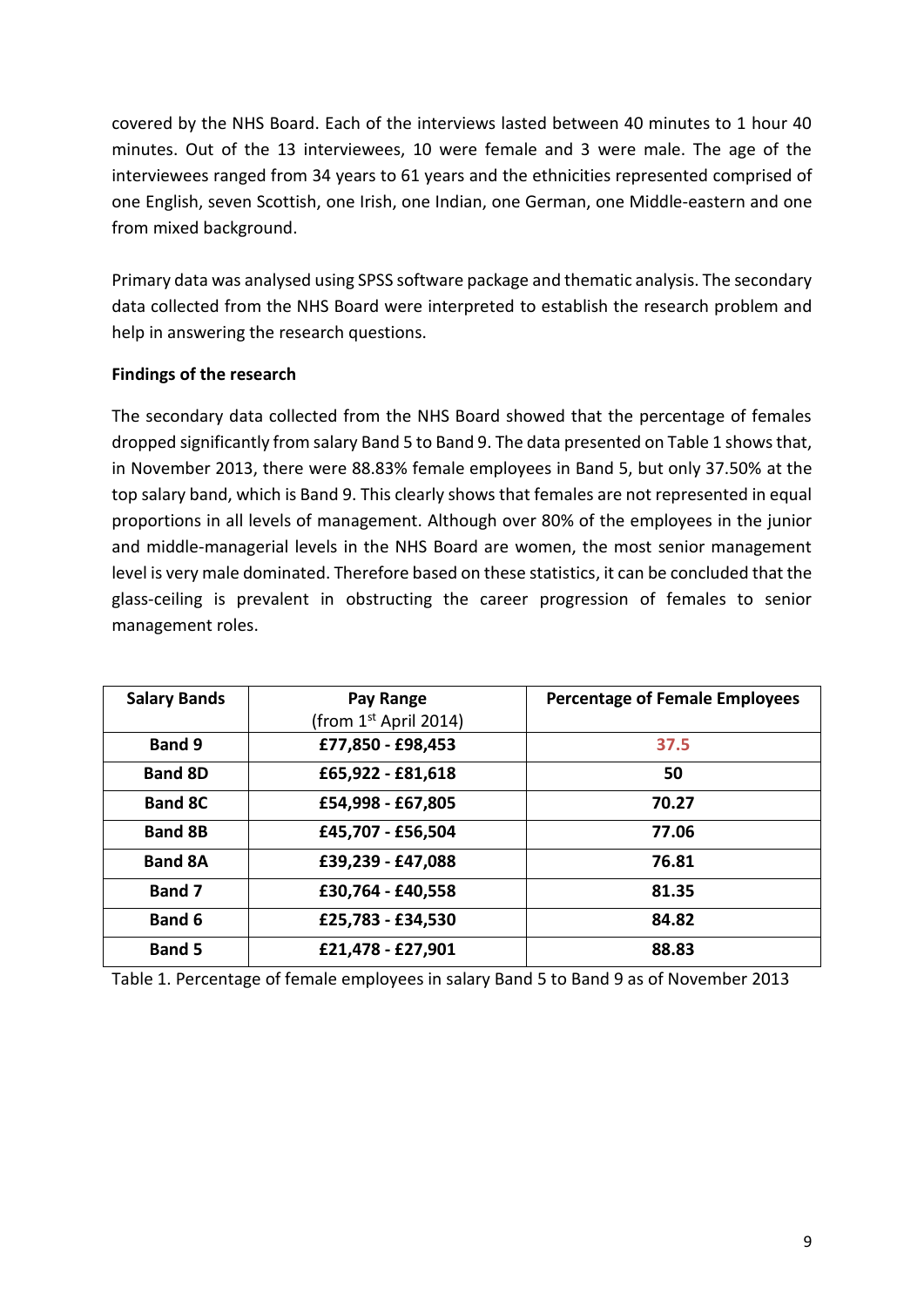| <b>Interviewee</b><br><b>Number</b> | Gender | <b>Ethnicity</b>    | Age                         | Role                                    | Length of<br><b>Service</b> |
|-------------------------------------|--------|---------------------|-----------------------------|-----------------------------------------|-----------------------------|
| $\mathbf{1}$                        | Female | Indian              | 49                          | Diversity<br>Manager                    | 19 years                    |
| $\overline{2}$                      | Female | <b>British</b>      | 49<br>Network<br>Manager    |                                         | 27 years                    |
| 3                                   | Male   | Mixed<br>Background | Head of<br>53<br>Department |                                         | 20 years                    |
| $\overline{4}$                      | Female | Scottish            | 48                          | <b>Nurse Consultant</b>                 |                             |
| 5                                   | Female | German              | 40                          | <b>Team Leader</b>                      | 6 years                     |
| 6                                   | Male   | Scottish            | 49                          | Manager                                 | 21.5 years                  |
| $\overline{7}$                      | Female | Scottish            | 61                          | Head of<br>Department                   | 10.5 years                  |
| 8                                   | Female | Scottish            | 57                          | <b>Principal Clinical</b><br>Pharmacist | 11 years                    |
| 9                                   | Female | Irish               | 57                          | Principal<br>Radiographer               | 25.5 years                  |
| 10                                  | Female | Scottish            | 49                          | Team Leader                             | 27 years                    |
| 11                                  | Male   | Iraqi               | 61                          | Head of<br>Department                   | 10 years                    |
| 12                                  | Female | Scottish            | 38                          | Service Co-<br>ordinator                | 16 years                    |
| 13                                  | Female | Scottish            | 34                          | Clinical<br>Psychologist                | 10 years                    |

Table 2 Demographic descriptions of the interviewees

Table 2 represents the demographic descriptions of the interviewees. The prevalence of the glass ceiling was also confirmed by comments made by the interviewees:

*"When you are higher up in the organization, in comparison to the whole gender diversity of the organization, it (gender diversity) is not reflected at a higher level.*" – Interviewee 1 (*Female, Age: 49, Diversity Manager*)

"*When I sit on our management team meeting there's someone from NHS Lothian, NHS Grampian, NHS Tayside and NHS GG&C and its all men, I'm the only woman*" – Interviewee 2 (*Female, Age: 49, Network Manager*)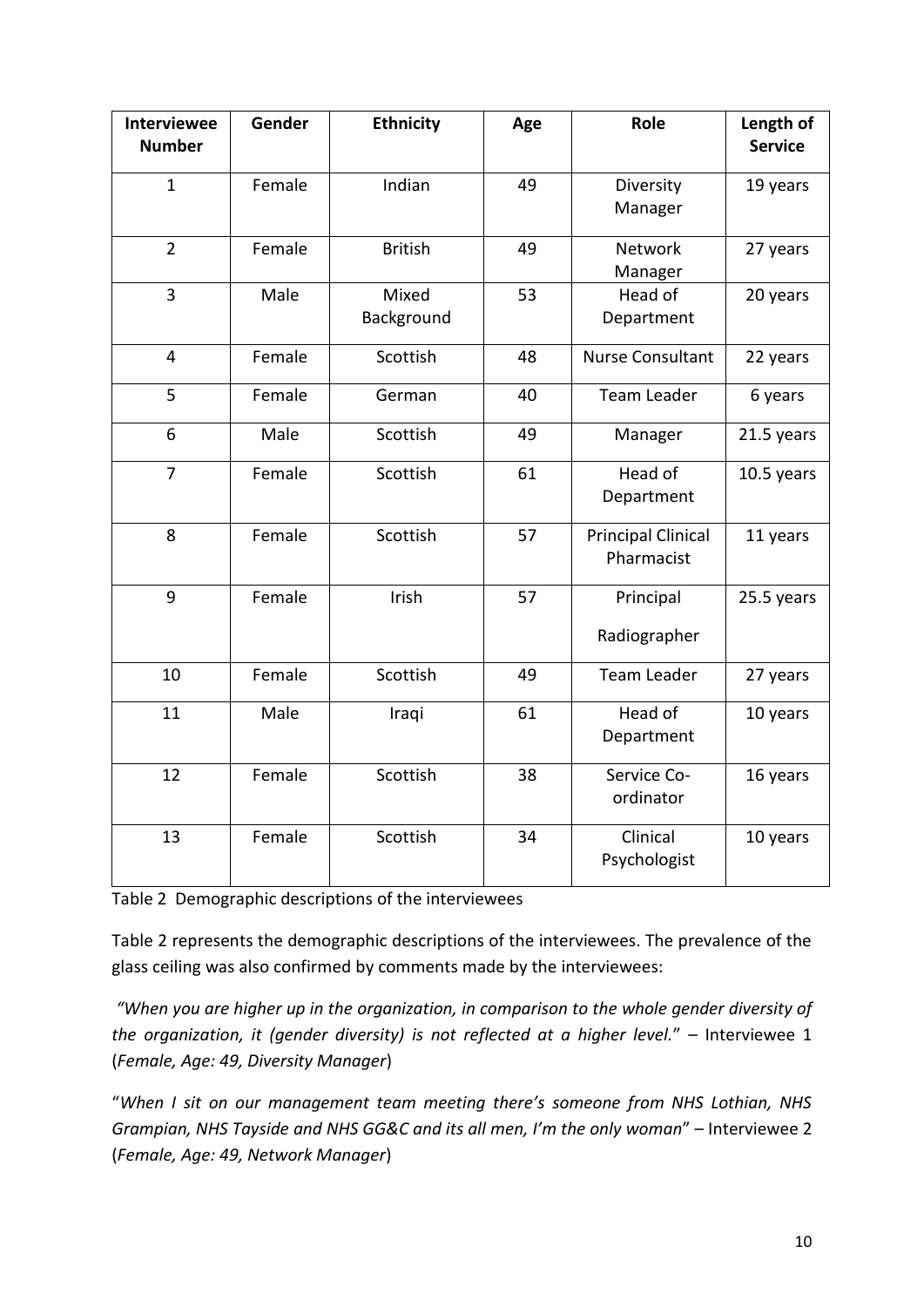**However, nearly all interviews felt that the NHS has improved massively in the last 20 years in terms of gender and ethnic diversity and that discrimination on any grounds is very rare. These very positive claims about gender equality were in contrast with persisting gendered practices and expectations in the organisation as we will explore later The following section looks briefly at the representation of ethnic minority women in the NHS Scotland. An in depth and intersectional analysis of the gender and ethnicity in senior management in the NHS in Scotland is beyond the scope of this chapter.** 

#### **Ethnicity of female employees in the organization**

Data on the ethnicity of the female employees from salary band 5 to salary band 9 show that among the 37.50% female employees in salary band 9, the majority were Irish at 66.67% while the rest were Scottish at 33.33%. There was no other ethnic group represented among the females in band 9.

Female employees in Band 5 and Band 6 are most ethnically diverse. In Band 5, there are 0.31% Asians, 0.03% Caribbean or Black, 0.21% from mixed or multiple ethnic groups and 1.25% of the female employees are from other white background.

As can be seen on Table 2 below, female Asian employees are only represented in Band 5, Band 6 and Band 8A. The highest percentage of female Asian employees is in Band 6 at 0.37%, and the lowest in Band 5 at 0.31%. While, the representation rate of Asian females is only 0.32% in Band 8A. Females from Caribbean origin are only represented in pay band 5 at 0.03%. However, the highest percentage of females who identified themselves as White – British is in Band 8D at 28.57% while the lowest percentage of White – British females is represented in Band 5 at 7.01%. The percentage of White – British females increases sharply from band 7 at 8.16% to Band 8A at 14.94%. Another significant rise is percentage of White – British female is seen from Band 8C to Band 8D. At Band 8D, it almost doubles to 28.57% from 15.38% in band 8C. Also, White – Irish females are only represented in salary Band 5, 6, 7, 8A and Band 9. Their representation is very low in the first four bands at only 1.26% on average. Nevertheless, there is a significant leap in the percentage of White – Irish females in Band 9 at 66.67%. Similarly, White – Scottish females are represented in all the bands. However, the percentage of White – Scottish females is generally inversely proportional to increasing salary bands. The highest percentages of females from Scottish origin are represented in Band 5 at 67.29% and the lowest in Band 9 at 33.33%. Conversely, females from other white backgrounds are only represented from Band 5 to Band 8A. The lowest percentage is in Band 5 at 1.25% and the highest percentage is in Band 8A at 2.38%. Similar to females from other white backgrounds, females from mixed or multiple ethnic groups are also represented from Band 5 to Band 8A. Their highest percentage is in Band 6 at 0.37% and the lowest is in Band 5 at 0.21%.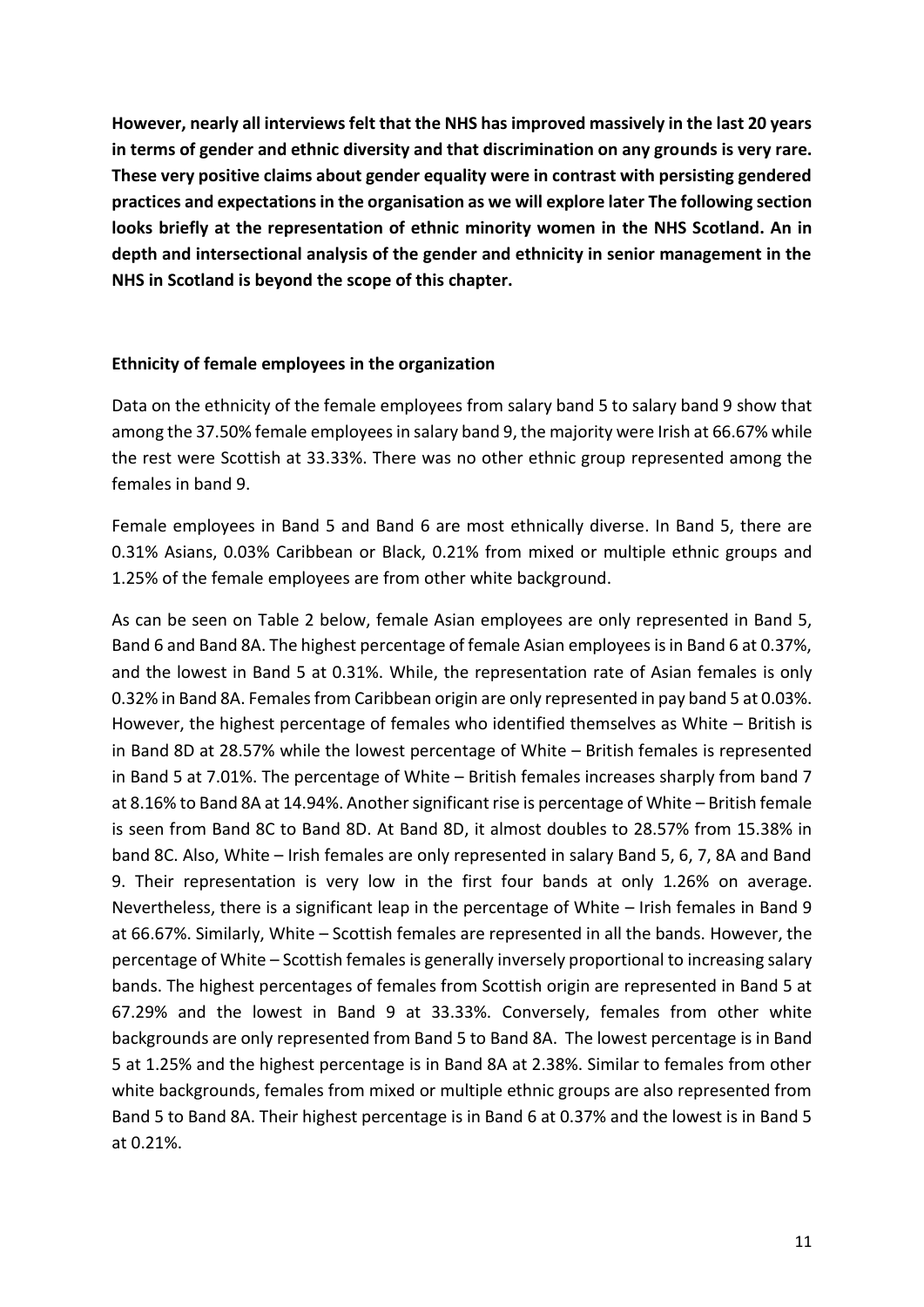|                                   | <b>Salary Bands</b> |             |             |             |             |             |             |             |
|-----------------------------------|---------------------|-------------|-------------|-------------|-------------|-------------|-------------|-------------|
| <b>Ethnicity</b>                  | <b>Band</b>         | <b>Band</b> | <b>Band</b> | <b>Band</b> | <b>Band</b> | <b>Band</b> | <b>Band</b> | <b>Band</b> |
|                                   | 5                   | 6           | 7           | <b>8A</b>   | 8B          | 8C          | 8D          | 9           |
| Asian                             | 0.31%               | 0.37%       |             | 0.32%       |             |             |             |             |
| Caribbean                         | 0.03%               |             |             |             |             |             |             |             |
| White<br>$\overline{\phantom{0}}$ | 7.01%               | 8.21%       | 8.16%       | 14.94%      | 16.67%      | 15.38%      | 28.57%      |             |
| <b>British</b>                    |                     |             |             |             |             |             |             |             |
| White<br>$\blacksquare$           | 1.15%               | 1.05%       | 1.54%       | 1.30%       |             |             |             | 66.67%      |
| Irish                             |                     |             |             |             |             |             |             |             |
| White-                            | 67.29               | 66.17       | 67.14       | 65.58%      | 61.90%      | 57.69%      | 50.00%      | 33.33%      |
| Scottish                          | %                   | %           | %           |             |             |             |             |             |
| White-                            | 1.25%               | 1.48%       | 1.65%       | 1.30%       | 2.38%       |             |             |             |
| Other                             |                     |             |             |             |             |             |             |             |
| Mixed<br>or                       | 0.21%               | 0.37%       | 0.35%       | 0.32%       |             |             |             |             |
| multiple                          |                     |             |             |             |             |             |             |             |
| ethic                             |                     |             |             |             |             |             |             |             |
| group                             |                     |             |             |             |             |             |             |             |

Table 2. Ethnicity of female employees in Band 5 to Band 9 as of November 2013

The data presented on Table 2 above clearly indicates that females from ethnic minority backgrounds struggle to progress to the senior managerial levels of the organization. Therefore, it can be concluded that when gender intersects with ethnicity it is even more difficult for females to progress their career.

In the following section we discuss the findings of the study.

# **Mentoring**

In the questionnaire survey, 72.6% of male and 64.8% of female respondents indicated that they had never been mentored. Out of the females who were mentored, 55.7% indicated that it had helped them in their career progression. However, among the males mentored, 64.6% indicated that it helped them progress their career. This indicates that males find mentoring more useful for career progression compared to females.

Here are some comments made by the female interviewees on mentoring:

"*I think I did find it (mentoring) useful I think, but I don't think I used it right, I don't think I used it effectively*…*my mentor helped to tease out the skills that I was not recognising myself as having, what he said was that I lacked confidence in moving my career forward and he helped tease out those issues"* - Interviewee 1 (*Female, Age: 49, Diversity Manager*)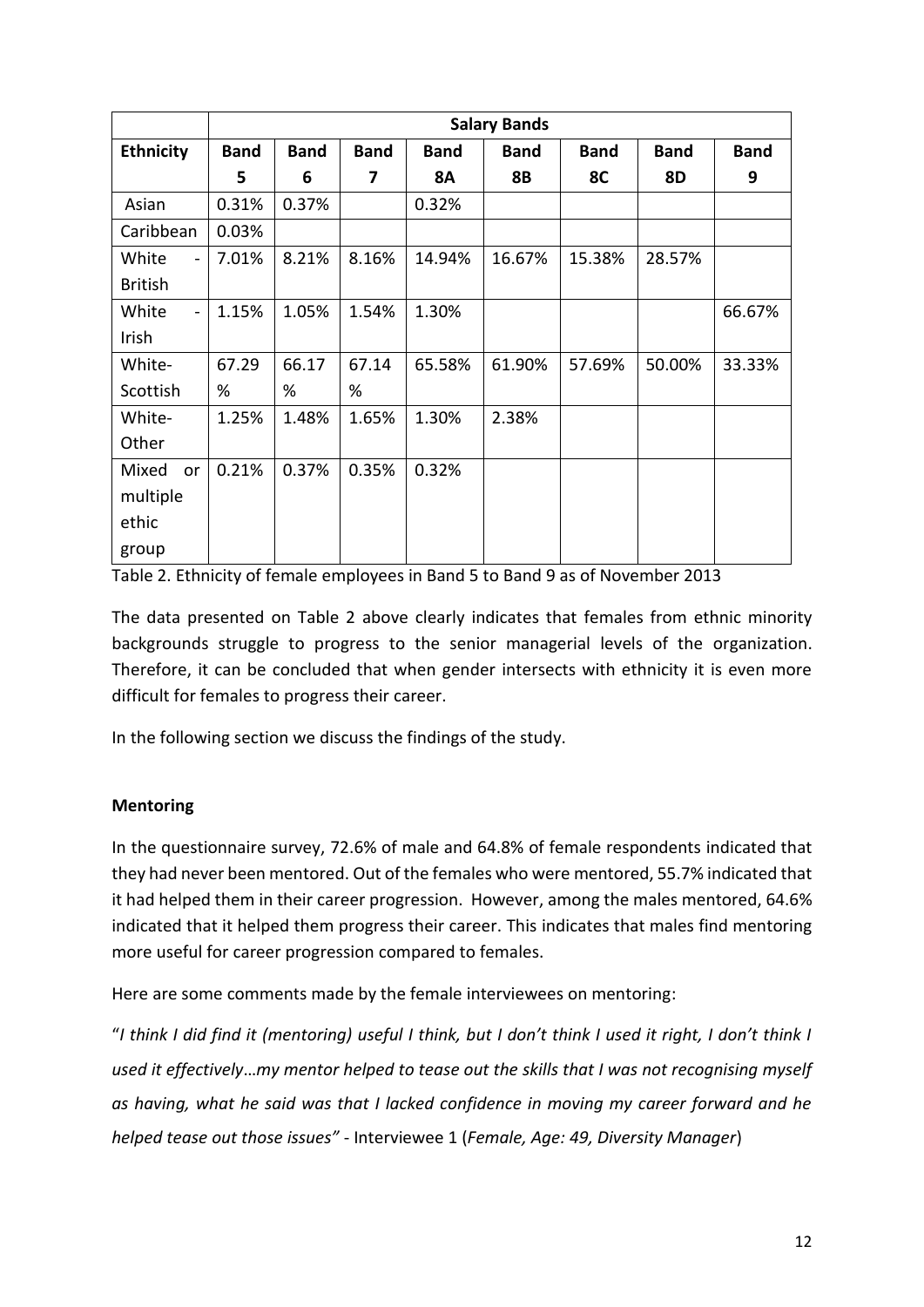*"I have found it (mentoring) useful and I know that people I have managed have found it useful so I have mentored people and I have been mentored and I think it is a really good way of helping women."* - Interviewee 2 (*Female, Age: 49, Network Manager*)

*"I think it's (mentoring) a really useful tool and I think that mentoring is really helpful. I think I certainly wouldn't be precious about it at all, if people want to look out with the service to be mentored, either professionally, managerially, I think to do some shadowing of peoples roles I think gives you an insight into what people do".* - Interviewee 12 (*Female, Age: 38, Service Co-ordinator*)

Interviewees discussed different styles and perceptions of mentoring, ranging from advice on simply what one needs to do to progress in their careers, to reflection and support with difficult decisions and situations. The data suggests that mentoring of women by other women was perceived as more effective as the following extract illustrates:

*… how to deal with difficult situations, how to reflect on things, what fair decisions are, when you have to make a hard decision and how to speak to people and I did find that useful and I think I found it useful because it was another woman and you would discuss things in the same way and so I suppose informally I also get mentored by my professor, one of them is retired and one is my supervisor but their supporting style is to tell me what to do but mentoring with another female member of staff is about what do you want to do and we'll discuss these things.* **Interviewee 5 (Female, 40 yrs, Team Leader)**

Mentoring of women by other women was described as an exploratory process which created spaces for women to share their concerns and explore ways for bettering their professional skills and in particular their confidence as the following extract illustrates.

#### **"Interviewer – One last question. If an ambitious friend were to ask your advice on how to gain promotion to a senior managerial role within this organisation, what advice would you give them?**

Interviewee 7 – *What advice would I give them? My goodness. I would tell them that it was important that they could show within the post they were in that they had knowledge, skills and experience plus vision, enthusiasm, dedication and commitment and by supporting them and talking through these things I would hope they would recognise that they had the confidence to go ahead and apply for other posts. And if they felt well, what was the point in going ahead because they were a woman, I would want to talk that through with them, and that's what we do, so unusual for me to be doing all the talking, we're usually encouraging people to tell their stories and working out the skills they have*  **(Female; 61 years of age; Head of Department)"**

**Confidence was a recurrent theme in the interview data. Some of the female interviewees felt that the organisation did not offer them opportunities, either through mentoring or other means, to build their confidence and develop skills for senior management. Senior management was seen as gendered by some female interviewees who felt that breaking the glass ceiling required building gendered cultural and social capital such as being in the right networks and behaving in masculinised ways that would fit with the male ethos of the organisation.** 

**The following section focuses on social capital.**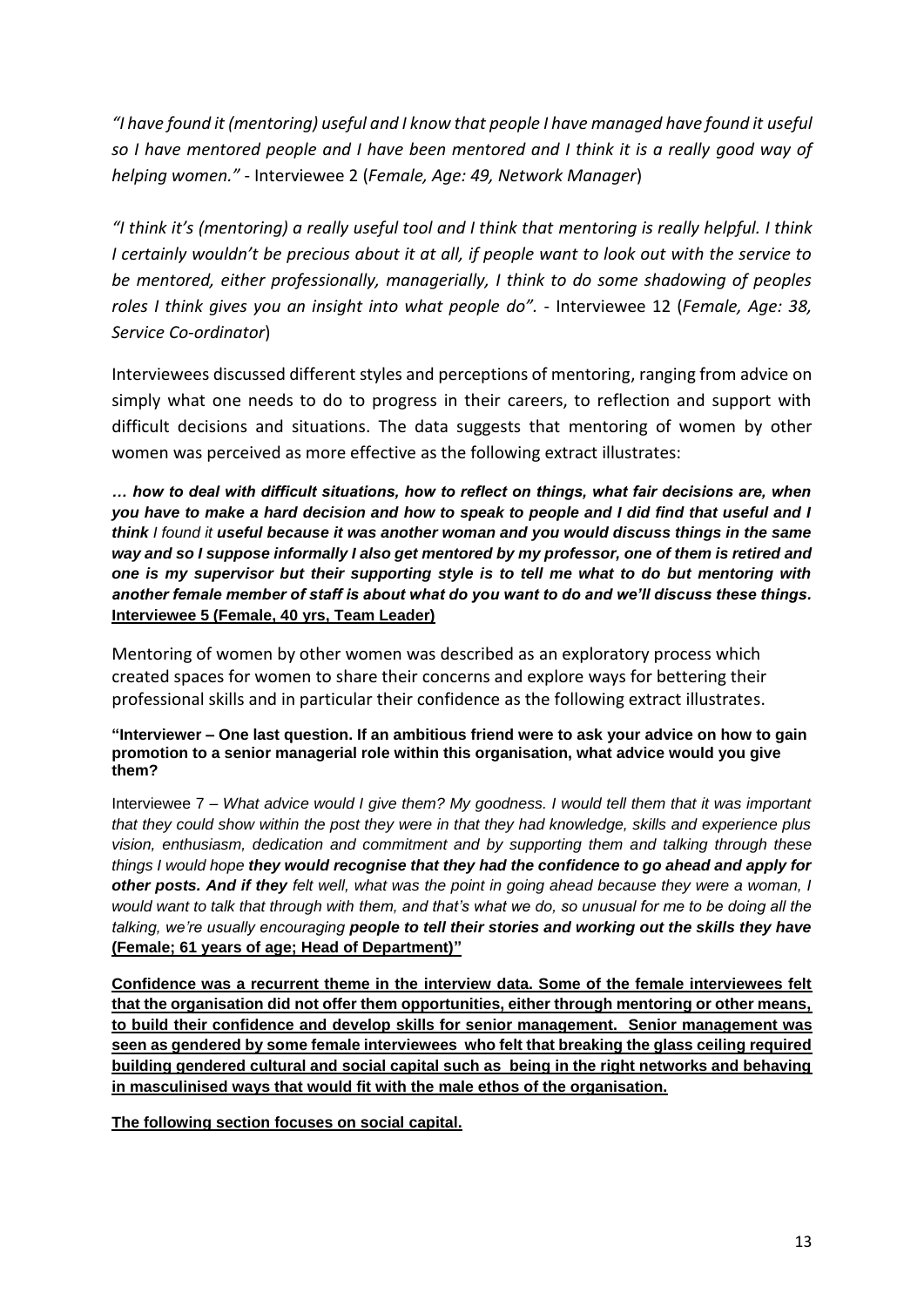# **Social Capital**

The majority of the questionnaire respondents said they did not meet their managers socially. Only 27.27% of them acknowledged to meeting their managers socially. However, during the interviews it was quite apparent that social capital is utilised in the organization to obtain promotion to senior managerial **roles. Some interviewees regarded social capital as a process which allowed professionals to advance their careers through socialising, drinking and playing golf with their bosses**. This process was indeed discussed as gendered that opened possibilities for career progression or career blocking for both men and women. For example when switching off the tape-recorder an interviewee mentioned an unfair promotion of a CEO's (Chief Executive Officer's) wife, which had attracted attention by the media.

There was a general sense of disapproval associated with developing social capital through associating with powerful people in the organisation in an attempt to secure positions or promotions that otherwise individuals wound not get. The following example illustrates this.

*"You can also look at who do you associate with, if you are associated with the chief exec or the chairman then it is more likely you are going to go up the career ladder much more quickly and that's a given and we see it and its happening, it happens in our organization, and that's a sad thing when that happens because what we are doing is not promoting the right people what we are doing is promoting on who you know and not what you know."* - Interviewee 1 (*Female, Age: 49, Diversity Manager*)

Social capital was not always discussed as an unfair and exclusionary process. Some interviewees perceived social capital as networking opportunities, or 'chit chat in the office' which can allow staff to talk about their work and build trust and influence as the following extracts illustrate:

*"I think any connection into a networking group is an enhancement to people's careers whether they are male or female. Again, it would help women but it would help anybody if you could get into the right networking group that has the right people in it with people who are interested in what you are doing, yes it can help."-* Interviewee 2 (*Female, Age: 49, Network Manager*)

"*Speaking to other managers of how they operated and in terms of networking that became important because it developed a level of trust that was hugely important. It was networking in terms of expanding the number of people that you knew but also the understanding of how they operated, what environment they worked in so saying as you could just exploit it more… it is actually understanding the opportunities that are there*…" – Interviewee 3 (*Male, Age: 53, Head of Department*)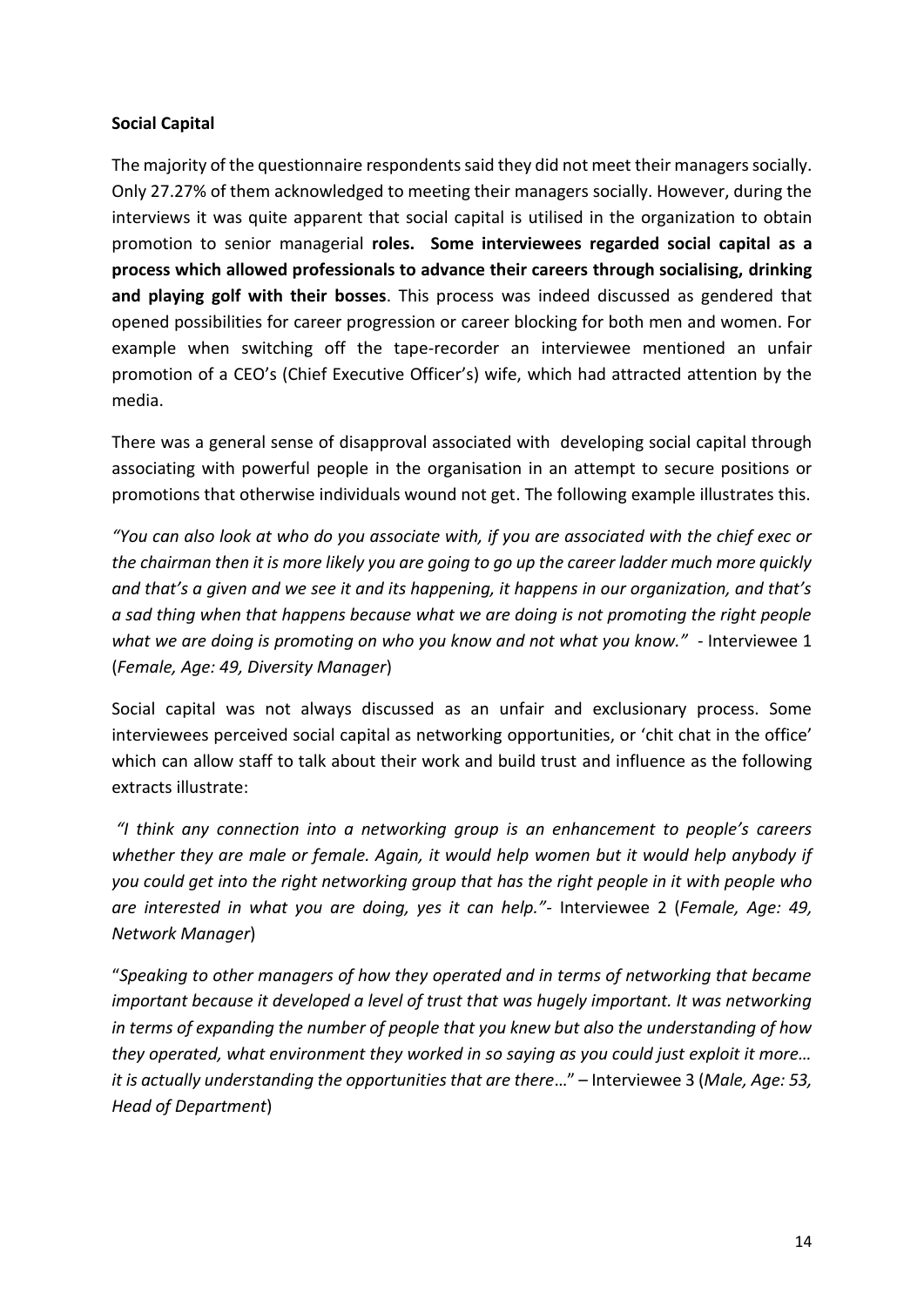However it was also noted by some of the interviewees that, often the opportunities for networking are arranged by the organization at hours that exclude certain groups of people, for example, women with family responsibilities as the following extract demonstrates:

*"There's been a series of what they call breakfast senior management events and it's been run by our chief executive and it is supposed to be open to managers within the organization who want to get tips and to find out you know how different pieces of improvement work or you know managerial skills and things and they're really interesting topics and you know you can see the type of people who would be invited to that and who would make a massive huge effort to go there but they are at 7.30-8:00 o'clock in the morning and for somebody like me who's got a child to get to school and I work around about my family I'm never going to be in a position to be able to make it. I'm sure there are friendships and things that come out of these supposedly informal kind of events for progression but I, you know you're excluded immediately. You've got a child who's got to go to school."-* Interviewee 4 (*Female, Age:48, Nurse Consultant*)

# **Discussion**

The findings confirm that mentoring and social capital has a key role to play in the career progression of both women and men in senior management positions in the NHS Scotland.

According to several scholars (see: Kram and Isabella 1985; Tharenou 1997; Allen et al. 2004; Briggs, Jaramillo and Weeks 2011; Durbin and Tomilson 2014) mentoring is directly linked to career development and career advancement. In recent years, mentoring has been particularly associated with female career progression (Maxwell, 2009; Woolnough and Fielden 2014). From the comments of the interviewees it can be inferred that although females recognise that mentoring is very useful to their career progression, sometimes they are unsure of how to use the mentoring received effectively. This could explain why a greater percentage of males who were mentored recognised to have found mentoring useful to their career progression when compared to the percentage of females mentored. The findings of the first research question is similar to the findings of Tharenou (1999) which indicates that there is no clear link between receiving support from mentors and women's career advancement to senior management roles specifically. There weren't sufficient evidence obtained to strongly support Guy's (2003) findings that women's inability to progress to senior management levels is directly related to the absence of mentoring. However, this research finding agrees with Maxwell (2009), who concluded that 'effective, formal mentoring' received by female employees can be successful in overcoming the career impediments faced by them.

It could be established that mentors support the career advancement of both men and women (Tharenou 1997; La Pierre and Zimmerman 2012) as the participants of this research unanimously agreed that they believe that access to mentorship is likely to facilitate the career progression of females from all ethnic backgrounds.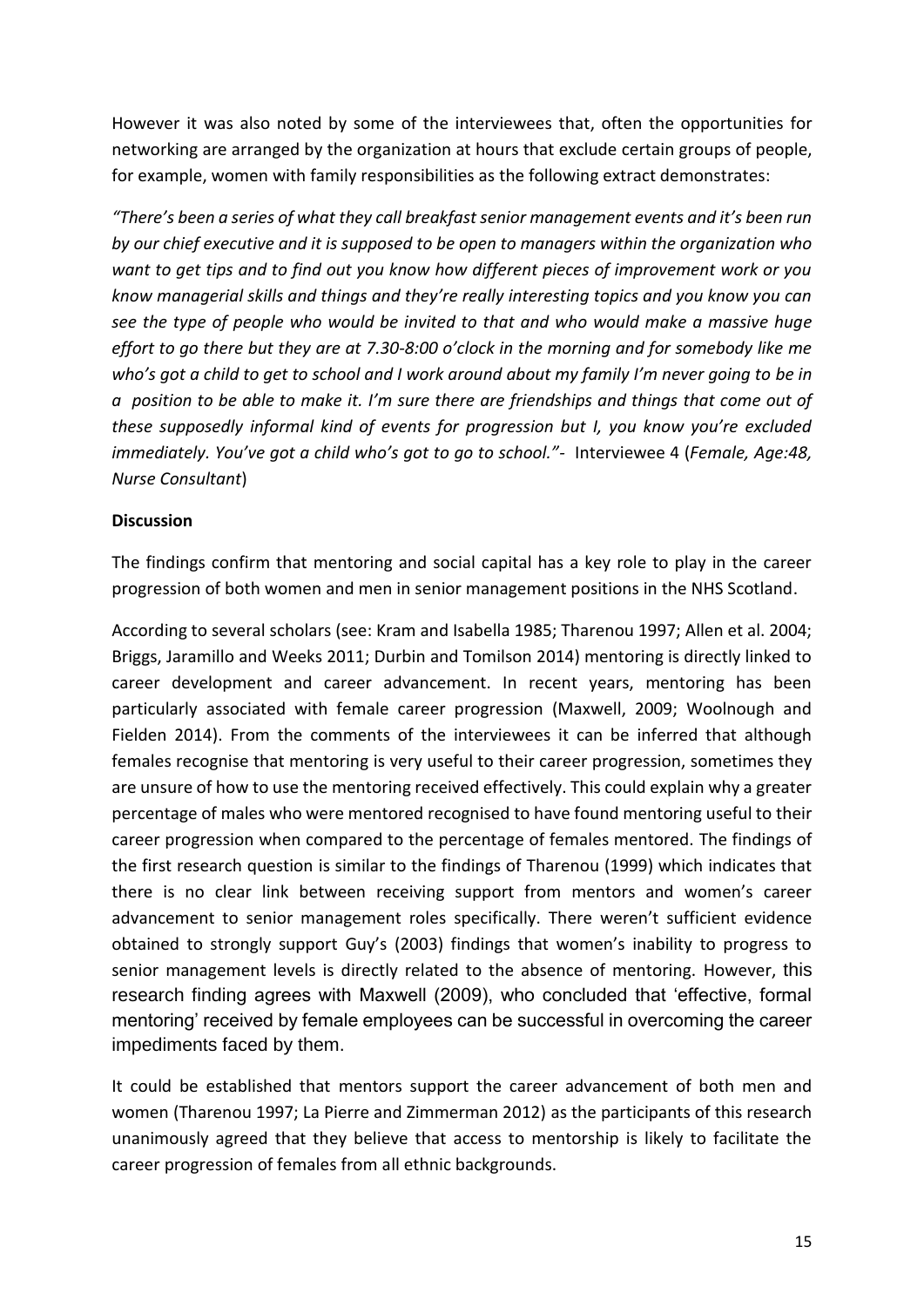The second research question was on social capital. Similar to the research of Eagly and Carli (2007) and Broadbridge (2010), this research found that the both the male and female employees were fully conscious of the important role of accumulating social capital for career success. However, there was no evidence of social capital being effectively utilised for career progression.

Workplace research findings of Burt (1992) suggest that there is a positive correlation between social capital and the number of structural holes in interpersonal or organizational networks. Structural holes occur when a common third party connects two or more people or groups of people, but there are no direct connections between the two people or two groups (Timberlake, 2005). This is where HRD can make a contribution by bringing together the two unconnected people or groups through its boundary spanning activities.

#### **Gender, Mentoring and Social Capital**

The research findings clearly suggest that mentoring and creating social capital are gendered processes taking place within the gendered organisational culture of the NHS in Scotland. Although human resource development activities in the form of mentoring and access to social capital can contribute to promoting women's careers in senior management in the NHS attention needs to be paid to gendered expectations and delivery of mentoring which can have implications for women's careers progression. It would have been interesting also to explore the role of ethnicity in women's experiences of mentoring but unfortunately the number of interviewees from ethnic minority groups was extremely small in this study.

The theory of gendered organisation (Acker, 1990) argued that gender inequality is ingrained

into the structure of organisations. The preference of employers to hire people who are likely to single-mindedly concentrate on work and dedicate themselves fully to the organisation excludes women who are often likely to hold primary care responsibility for the family. Hence, the image of an ideal employee for many employers is a man (Williams, Muller and Kilanski, 2012; William, 2001). Recent studies by Carter and Silva (2010); Eagly and Carli (2007); Reskin and McBrier (2000) have suggested that men usually enter managerial positions at higher levels than women. According to Kyriakidou (2012), masculine terms had been used in the past and are still in use to construct the manager and leadership in organisations. "'Man' agement came to be defined in terms of the ability to control people, events, companies, environments, trade unions and new technology" (Collinson and Hearn 1996, p. 3). Therefore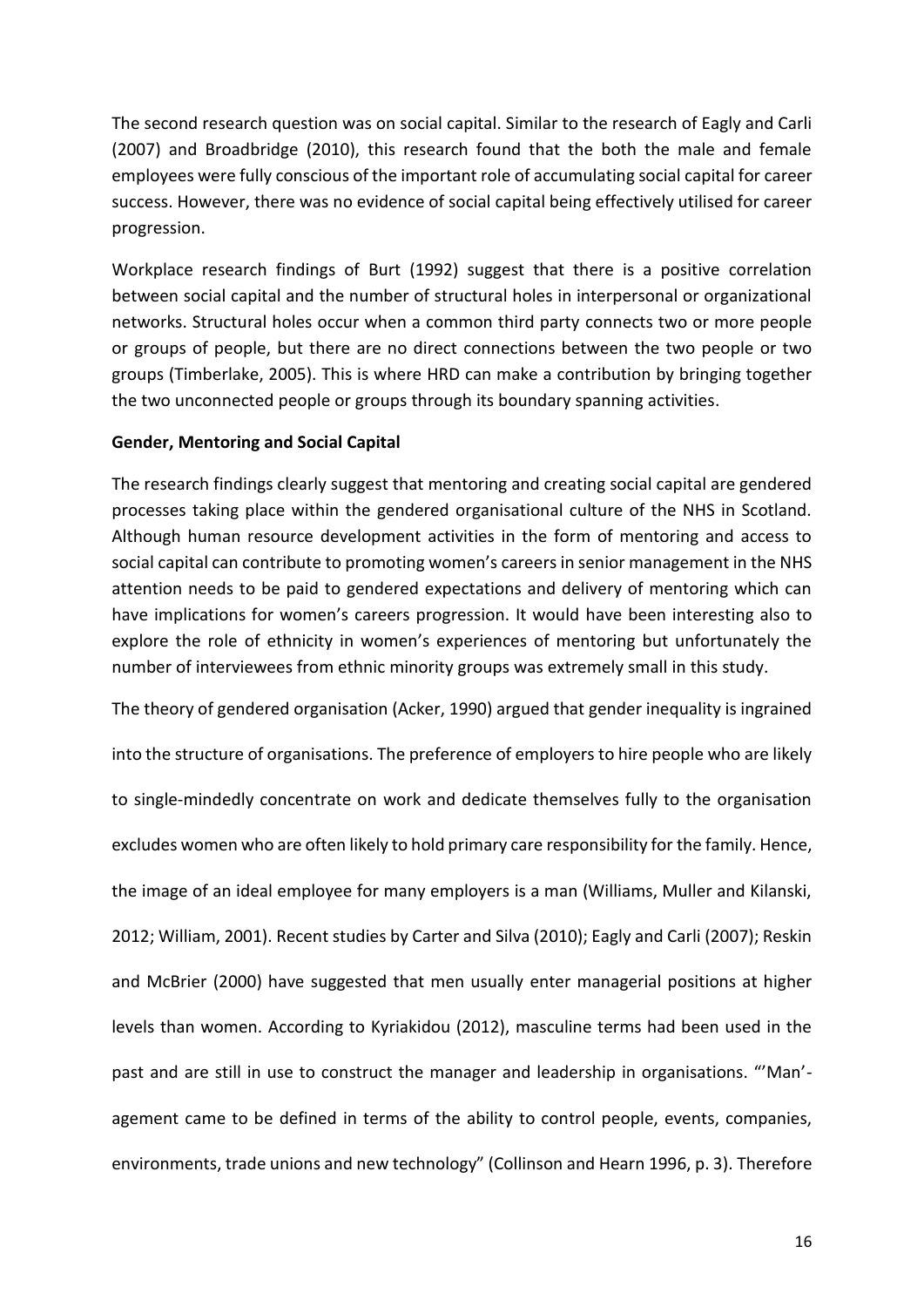it can be argued that management is a gendered profession by default. Some research suggest that in order to be successful in male dominated professions, it is essential for females to form mentoring relationship with powerful and established senior managers (Higgins 2000). A study by Ramaswami et al. concluded that in male gendered industries, females with male mentors achieve greater career success. Although the healthcare industry in not male dominated, however, the management profession in healthcare is gendered. Therefore, female managers in the NHS might be able to fulfil their career progression aspirations by forming a mentoring relationship with senior male managers in the organisation. In gendered organizations, senior male mentors possess the attributes that females require for career success (Ramaswami et al 2010). Senior male mentors can provide female protégés with sponsorship and legitimacy that are possessed by powerful, connected and visible mentors. Hence, developing the female protégés social capital along with developing their human capital. This will ultimately lead to overall career success.

#### **References**

Acker, J. (2012), "Gendered organizations and intersectionality: problems and possibilities", Equality, Diversity and Inclusion: An International Journal, Vol. 31, No. 3, pp. 214-224

Acker, J. and Van Houten, D. (1974), "Differential recruitment and control: the sex structuring of organizations", Administrative Science Quarterly, Vol. 19, No. 2, pp. 152-163.

Alcazar, M., Fernandez, P. M. R., and Gardy, G. S. (2013), "Workforce diversity in strategic human resource models: a critical review of the literature and implications for future research", Cross Cultural Management*,* Vol. 20, No. 1, pp. 39 -49.

Allen, T. D., Eby, L. T., Poteet M. L., Lentz, E., and Lima, L. (2004), "Career benefits associated with mentoring for protégés: a meta-analysis", Journal of Applied Psychology, Vol. 89, No.1, pp.127-136.

Applebaum, S. H., Shapiro, B. T., Didus, K., Luongo, T. and Paz, B. (2013), "Upward mobility for women managers: styles and perceptions: part 1", Industrial and Commercial Training, Vol. 45, No. 1, pp.51-5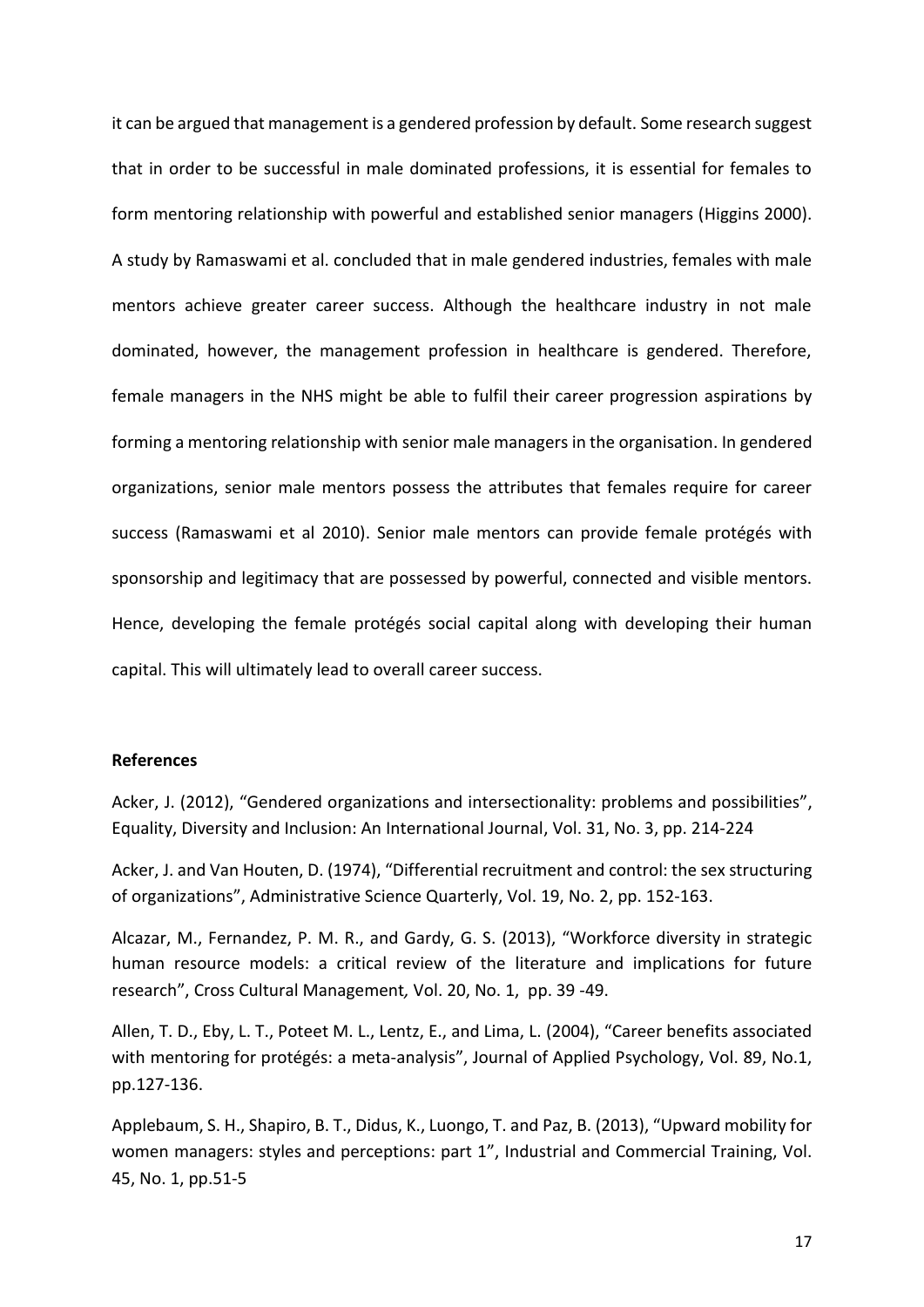Aspinall, P. J. (2013), "Answer Formats in British Census and Survey Ethnicity Questions: Does Open Response Better Capture 'Superdiversity'?", Sociology, Vol. 46, No. 2, pp. 354 -364.

Basset-Jones, N. (2005), *"*The paradox of diversity management, creativity and innovation", Creativity and Innovation Management, Vol. 14, No.2, pp. 169-175.

Becker, G. S. (1993), "Human Capital: A Theoretical and Empirical Analysis, with Special Reference to Education, 3<sup>rd</sup>, Chicago: University of Chicago Press.

Benschop, Y. (2001), "Pride, prejudice and performance: relations between HRM, diversity and performance", International Journal of Human Resource Management, Vol. 12, No.7, pp. 1166-1181.

Bevan, V. and Learmonth, M. (2012), "'I wouldn't say it's sexism, except that…It's all these subtle things': healthcare scientists' accounts of gender in healthcare science laboratories" Social Studies of Science, Vol. 43, No.1, pp. 136-158.

Bourdieu, P. (1984), Distinction: a social critique of the judgement of taste, London: Routledge and Kegan Paul.

Bourdieu, P. and Wacquant, L. (1992), "An Invitation to Reflexive Sociology", Chicago: The University of Chicago Press.

Bozeman, B. and Feeney, M. K. (2007), "Toward a useful theory of mentoring: a conceptual analysis and critique", Administrative and Society, Vol. 39, No.6, pp. 719 -739.

Broadbridge, A. (2010). "Social capital, gender and careers: evidence form retail senior managers", Equality, Diversity and Inclusion: An International Journal, Vol. 29, No. 8, pp. 815- 834.

Broadbridge, A and Simpson, R. (2011), "25 years on: reflecting on the past and looking to the future in gender and management research", British Journal of Management, Vol. 22, pp. 470- 483

Burt, R. S. (1992), Structural holes: the structure of competition, Cambridge, MA: Harvard University Press.

Caceres-Rodriguez, R. (2011), "The glass ceiling revisited: moving beyond discrimination in the study of gender in public organizations", Administration & Society, Vol. 20, No.10, pp. 1 – 36.

Catalyst. (2012), "Women in the labour force in the UK", available at: <http://www.catalyst.org/publication/236/women-in-the-labour-force-in-the-uk> (accessed 28 August 2012).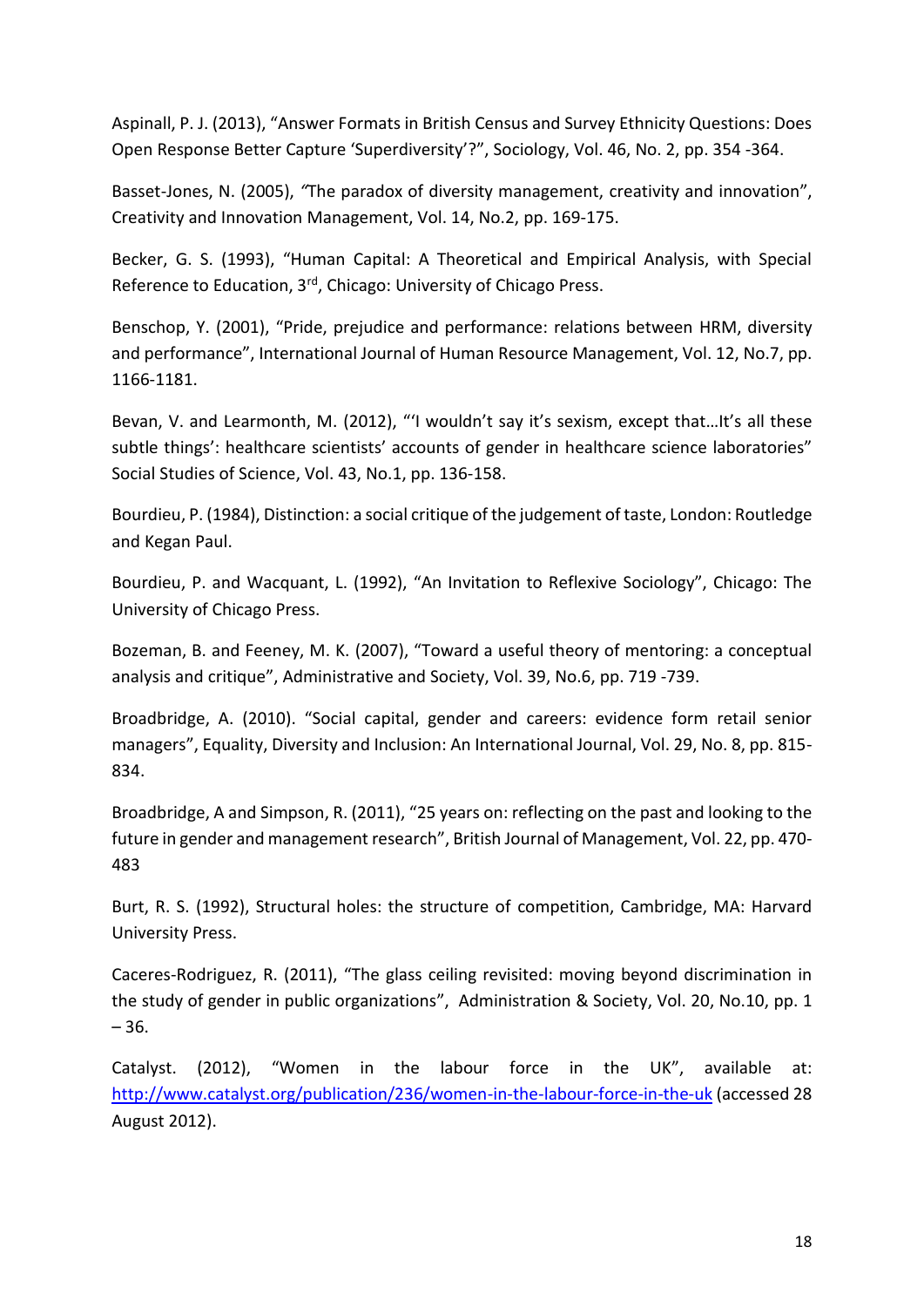Choi, S. and Rainey, H. G. (2010), "Managing diversity in U.S Federal Agencies: effects of diversity and diversity management on employee perceptions of organizational performance", Public Administration Review, Vol. 70, No.1, pp. 109-121.

Coleman, M. (2011), Women at the top: challenges, choices and change, London: Palgrave Macmillan.

Coleman, J.S. (1988)," Social capital in the creation of human capital", American Journal of Sociology, Vol. 94, pp. 95-121.

Cox, T. (2001), Creating the Multicultural Organizations: A Strategy for Capturing the Power of Diversity, San Francisco, CA: Berrett-Koehler.

Cox, T. (1993), Cultural Diversity in Organizations: Theory, Practice and Research, San Francisco: Berrett-Koehler.

Cornelius, N., Gooch, L. and Todd, S. (2000), "Managers leading diversity for business excellence", Journal of General Management, Vol. 25, No. 3, pp. 67 – 78.

Crenshaw, K. (1989), "Demarginalizing the intersection of race and sex: a black feminist critique of antidiscrimination doctrine, feminist theory and antiracist politics", University of Chicago Legal Forum, Vol. 14, pp. 538 -554.

Cross, E. (2000), Managing Diversity: The Courage to Lead, Westport, CT: Quorum Books.

Davis, K. (2008), "Intersectionality as buzzword: a sociology of science perspective on what makes a feminist theory successful", Feminist Theory, Vol. 9, No.1, pp. 67 – 85.

Daloz, L. A. (1990), Effective Teaching and Mentoring, San Francisco, CA: Jossey-Bass.

Davies, E. M. (2011), "Women on boards", Department for business innovation and skills (BIS), available at: [http://www.bis.gov.uk/assets/biscore/business](https://db3prd0104.outlook.com/owa/redir.aspx?C=g-t8sKYhKUuc5eET8OdxvZTP-e4n7M4IX9-Y-sUIAc-XustODIX3JAFV_l5CMDCPyfP1L8YebSU.&URL=http%3a%2f%2fwww.bis.gov.uk%2fassets%2fbiscore%2fbusiness-law%2fdocs%2fw%2f11-745-women-on-boards.pdf)[law/docs/w/11-745-women-on-boards.pdf](https://db3prd0104.outlook.com/owa/redir.aspx?C=g-t8sKYhKUuc5eET8OdxvZTP-e4n7M4IX9-Y-sUIAc-XustODIX3JAFV_l5CMDCPyfP1L8YebSU.&URL=http%3a%2f%2fwww.bis.gov.uk%2fassets%2fbiscore%2fbusiness-law%2fdocs%2fw%2f11-745-women-on-boards.pdf) (accessed 04 February 2012).

Dwyer, S., Richard, O. C. and Chadwick, K. (2003), "Gender diversity in management and firm performance: the influence of growth orientation and organizational culture", Journal of Business Research, Vol. 56, pp. 1009 – 1019.

Eagly, A. H. and Carli, L. L. (2007), "Women and the labyrinth of leadership", Harvard Business Review, Vol.85, No.9, pp.63-71.

Eby, L., Butts, M. and Lockwood, A. (2003), "Predictors of success in the era of the boundaryless career", Journal of Organizational Behavior, Vol. 24, No.6, pp. 689–708.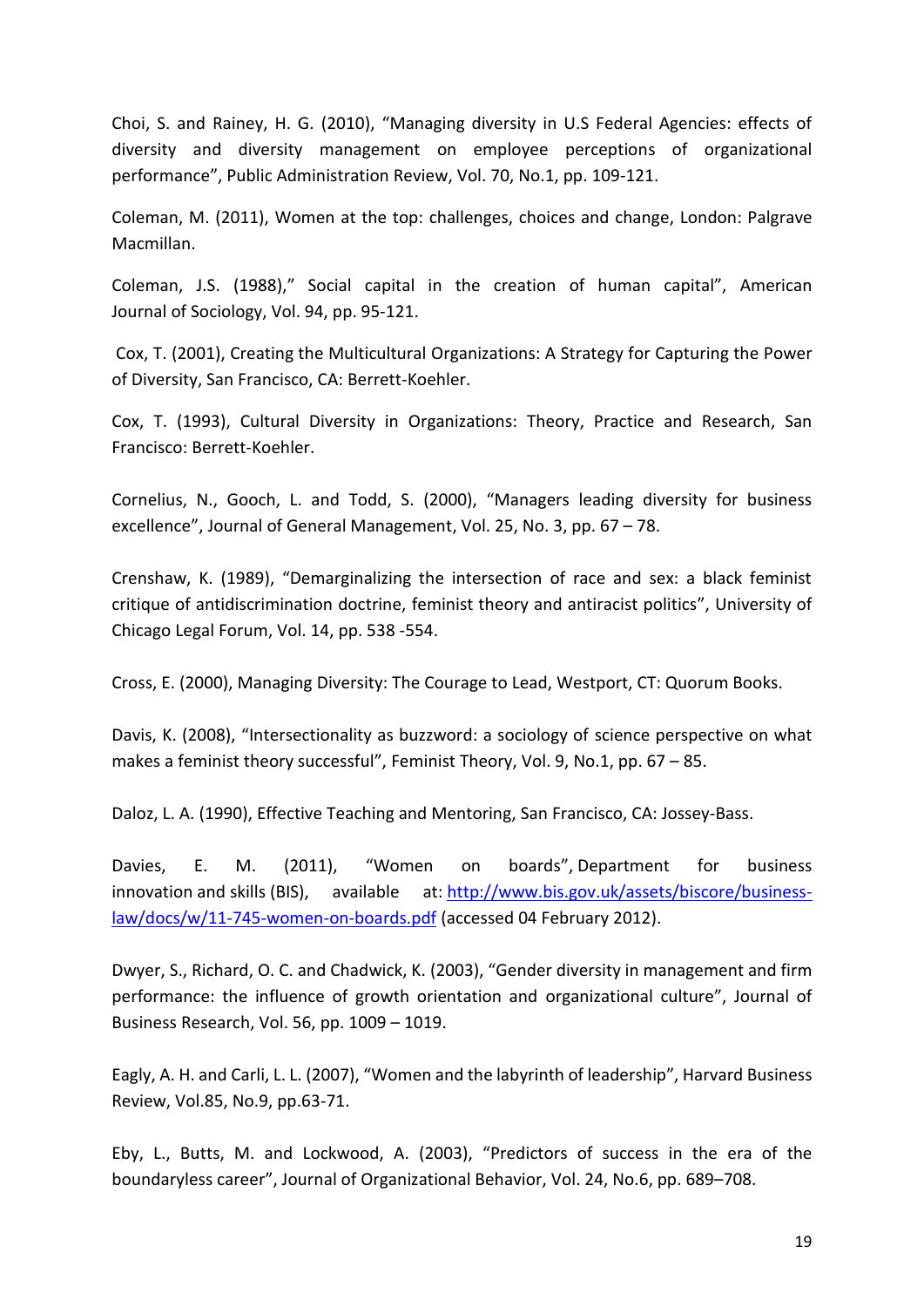Eby, L. T., Butts, M., Lockwood, A. and Simon, S. (2004), "Protégé's negative mentoring experiences: construct development and nomological validation", Personnel Psychology, Vol.57, No.2, pp. 411 – 447.

Emirbayer, M. and Goodwin, J. (1994), "Network analysis, culture, and the problem of agency", The American Journal of Sociology, Vol. 99, No.6, pp. 1411 -1454.

England, P. (2010), "The gender revolution", Gender & Society, Vol. 24, No.2, pp. 149-166.

Equality and Human Rights Commission. (2011), "Scottish women missing in action: EHRC report indicates a lack of women in top jobs", available at: [http://www.equalityhumanrights.com/scotland/scottish-news/press-releases-](http://www.equalityhumanrights.com/scotland/scottish-news/press-releases-2011/scottish-women-missing-in-action-ehrc-report-indicates-a-lack-of-women-in-top-jobs/)[2011/scottish-women-missing-in-action-ehrc-report-indicates-a-lack-of-women-in-top-jobs/](http://www.equalityhumanrights.com/scotland/scottish-news/press-releases-2011/scottish-women-missing-in-action-ehrc-report-indicates-a-lack-of-women-in-top-jobs/)

(accessed 28 August 2012).

Fawcett (2013),"Cutting Women Out", available at: [http://uat.fawcettsociety.org.uk/cutting](http://uat.fawcettsociety.org.uk/cutting-women-out/#sthash.L7N9MA9z.dpbs) [-women-out/#sthash.L7N9MA9z.dpbs](http://uat.fawcettsociety.org.uk/cutting-women-out/#sthash.L7N9MA9z.dpbs) (accessed 18 August 2014).

Field, J. 2005. *Social capital and lifelong learning*. Bristol: The Policy Press.

Fine, B. (2002), "They f\*\*k you up those social capitalists", Antipode, Vol. 24, No.4, pp. 786 – 799.

Forrett, M. L. and Dougherty, T. W. (2004), "Networking behaviours and career outcomes: differences for men and women?", Journal of Organizational Behaviour, Vol. 25, pp. 419-437.

Game, A and Pringle, R. (1984), Gender at Work, London: Unwin Hyman Limited.

Gubbins, M. C. and Garavan, T. N. (2005), "Studying HRD practitioners: a social capital model", Human Resource Development Review, Vol. 4, No.2, pp. 189-218.

Hays-Thomas, R. (2004), "Why now? The contemporary focus on managing diversity", in Stockdale, M. and Crosby, F. (Eds.), *The psychology and management of workplace diversity*, Oxford: Blackwell.

Heath, A. F., Fisher, S. D., Rosenblatt, G., Sanders, D. and Sobolewska, M. (2013), The political integration of ethnic minorities in Britain, Oxford: Oxford University Press.

Herring, C. (2009), "Does diversity pay?: race, gender, and the business case for diversity", American Sociological Review, Vol.74, pp. 208-224.

Hezlett, S. A. and Gibson, S. K. (2007), "Linking mentoring and social capital: implications for career and organization development", Advances in Developing Human Resources, Vol.9, No.3, pp. 384 – 412.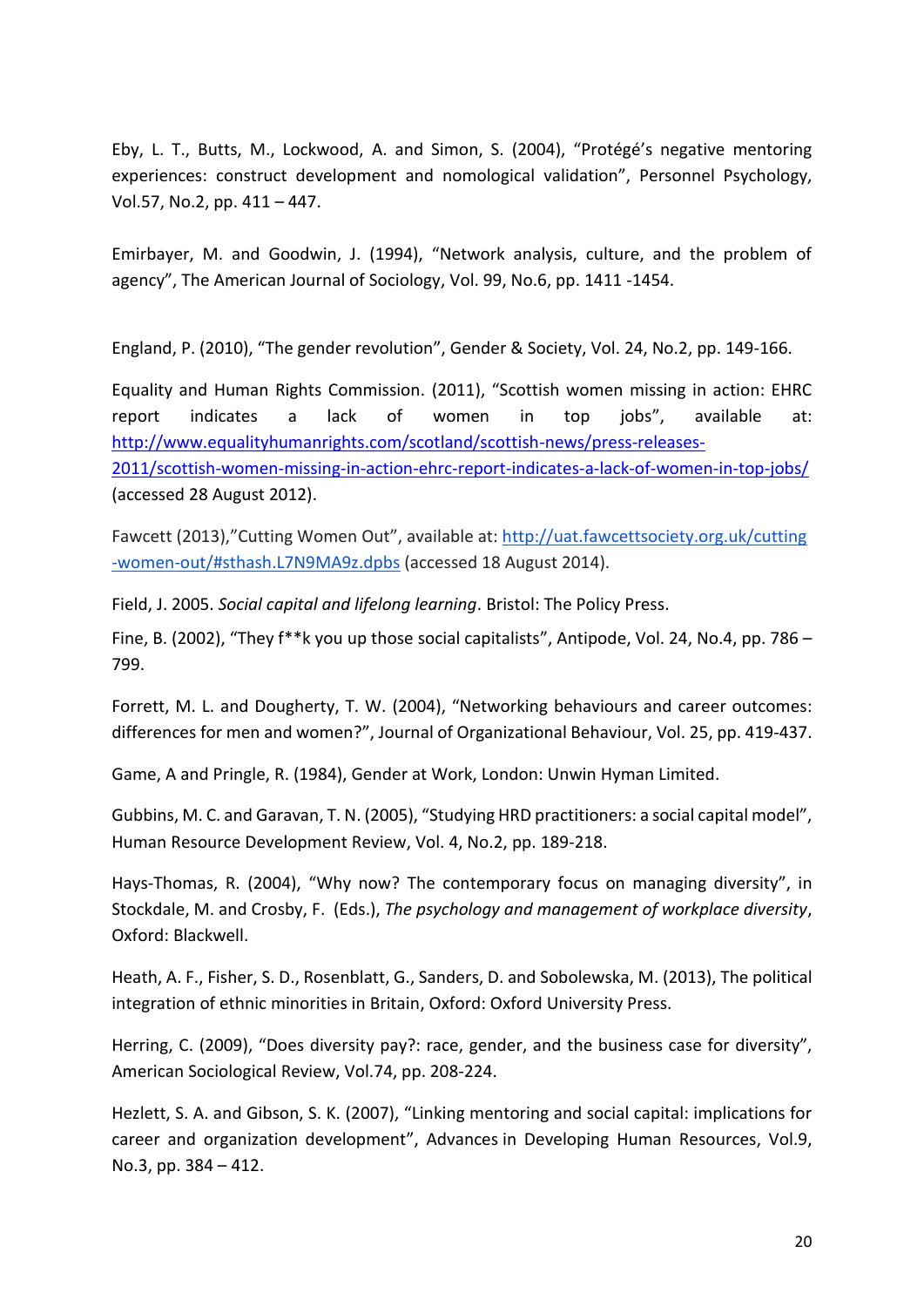Hezlett, S. A. and Gibson, S. K. (2005), "Mentoring and human resource development: where we are and where we need to go", Advances in Developing Human Resources, Vol. 7, No.4, pp. 446-469.

Hite, L. M. and McDonald, K. S. (2010), "Perspectives on HRD and diversity education", Advances in Developing Human Resources, Vol. 12, No.3, pp. 283 – 294.

Holvino, E. (2010),"Intersections: the simultaneity of race, gender and class in organization studies", Gender, Work & Organization, Vol.17, No. 3, pp. 248 – 277.

Ibarra, H. (1993), "Personal networks of women and minorities in management: a conceptual framework", Academy of Management Review, Vol. 18, pp. 56–87.

Isaac, C. A., Kaatz, A. and Carnes, M. (2012), "Deconstructing the glass ceiling", Sociology Mind, Vol.2, No.1, pp. 80 - 86.

Jabbour, C. J. C., Gordono, F. S., de Oliveira, J. H. C., Martinez, J. C., Battistelle, R. A. G. (2011), "Diversity management: challenges, benefits and the role of human resource management in Brazilian organizations", Equality Diversity and Inclusion: An International Journal, Vol. 30, No.1, pp. 58-74.

Jackson, S. E., Joshi, A. and Erhardt, N. L. (2003), "Recent research on team and organizational diversity: SWOT analysis and implications", Journal of Management, Vol. 29, No. 6, pp. 801- 830.

Kandola, R. and Fullerton, J. (1998), Diversity in Action: Managing the Mosaic, 2<sup>nd</sup> ed, London: Chartered Institute of Personnel and Development (CIPD).

Kanter, R. M. (1977), Men and Women of the Corporation, New York, NY: Basic Books.

Katz, J. and Miller, F. (1986), "Between monoculturalism and multiculturism: traps awaiting the organization", OD Practitioner, Vol. 20, No.3, pp.  $1 - 3$ .

Kerner, I. (2012), "Questions of intersectionality: reflections on the current debate in German gender studies", European Journal of Women's Studies, Vol. 19, No. 2, pp. 203 - 218.

Kirton, G. and Greene, A. (2009), "The costs and opportunities of doing diversity work in mainstream organizations, Human Resource Management Journal, Vol. 19, No.2, pp.159-175.

Kirkton, G. and Greene, A. (2005), The Dynamics of Managing Diversity: A Critical Approach, 2<sup>nd</sup> ed, Oxford: Elsevier.

Kram, K. E. (1985), Mentoring at Work: Developmental Relationships in Organizational Life, Lanhan, MD: University Press of America.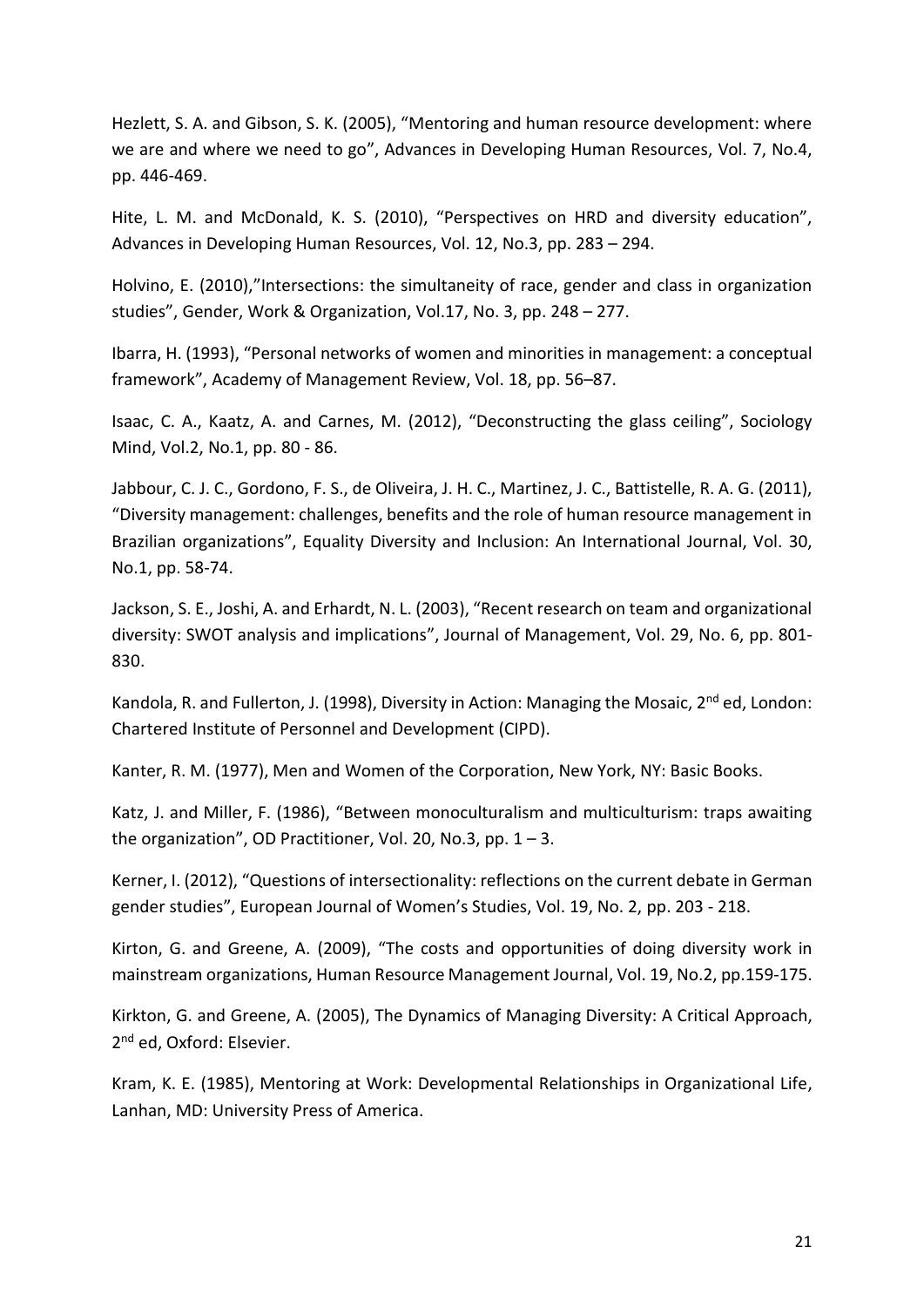Kumra, S. and Vinnecombe, S. (2010), "Impressing for success: a gendered analysis of a key social capital accumulation strategy", Gender, Work and Organization, Vol. 17, No. 5, pp. 521- 547.

LaPierre, T. A. and Zimmerman, M. K. (2012), "Career advancement and gender equity in healthcare management", Gender in Management: An International Journal, Vol. 27, No.2, pp. 100-118.

Leck, J. and Orser, B. (2013). "Fostering trust in mentoring relationships: an exploratory study", Equality, Diversity and Inclusion: An International Journal, Vol. 32, No. 4.

Lewis, G. (2009), "Celebrating intersectionality? Debates on a multi-faceted concept in gender studies: themes from a conference", European Journal of Women's Studies, Vol. 16, No.3, pp.  $203 - 210$ .

Lin, N. (2001), Social Capital: A Theory of Social Structure and Action, New York: Cambridge University Press.

Metcalfe, B. D. and Woodhams, C. (2012), "Introduction: new directions in gender; diversity and organization theorizing – re-imagining feminist post-colonialism, transnationalism and geographies of power", International Journal of Management Reviews, Vol.14, pp. 123-140.

Meyerson, D. and Fletcher, J. (2000), "A modest manifesto for shattering the glass ceiling", Harvard Business Review,Vol.78, No.1, pp. 126 -138.

Miller, K. (2007), "Policy and organizational implications of gender imbalance in the NHS", Journal of Health Organization and Management, Vol.21, No. 4/5, pp. 432 – 447.

Morrison, A. M. and von Glinow, M. A. (1990), "Women and minorities in management" American Psychologist, Vol. 45, No.2, pp. 200 – 208.

Mulholland, G., Ozbilgin, M. and Worman, D. (2006), Managing Diversity: Words into Action, Executive Briefing, London: CIPD

Muller-Kahle, M. I. and Schiehll,E. (2013), "Gaining the ultimate power edge", The Leadership Quarterly, Vol. 24,pp. 666-679.

NHS Careers. (2014), "Agenda for change: pay rates", available at: [http://www.nhscareers.nhs.uk/working-in-the-nhs/pay-and-benefits/agenda-for-change](http://www.nhscareers.nhs.uk/working-in-the-nhs/pay-and-benefits/agenda-for-change-pay-rates/)[pay-rates/](http://www.nhscareers.nhs.uk/working-in-the-nhs/pay-and-benefits/agenda-for-change-pay-rates/) (accessed 20 October 2014).

Ng, E. and Wyrick, C. (2011), "Motivational bases for managing diversity: a model of leadership commitment", Human Resource Management Review, Vol. 21, pp. 368-376.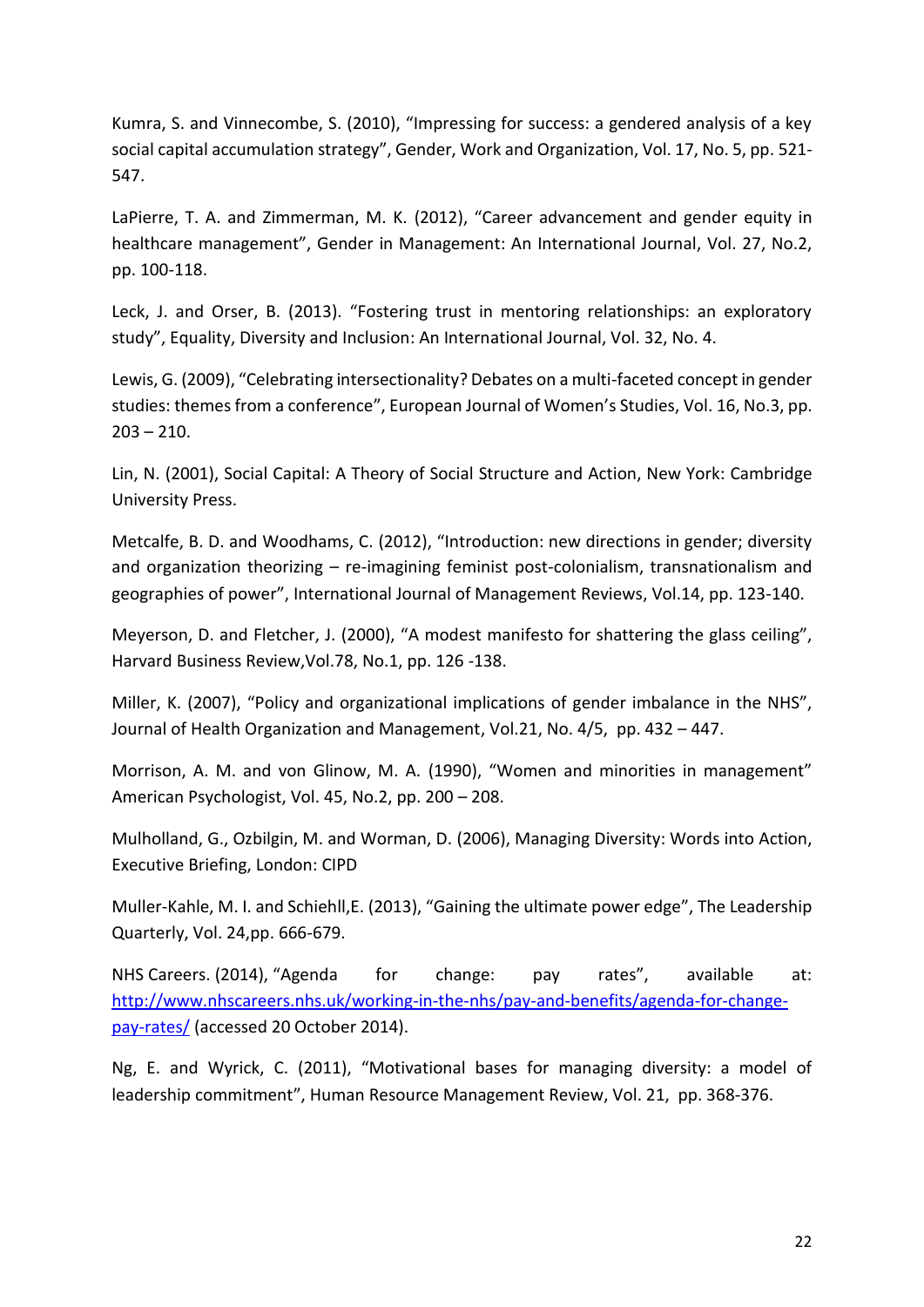Noe, R. A., Greenberger, D. B., and Wang, S. (2002), "Mentoring: what we know and where we might go", in Ferris, G. T. (Ed.), *Research in personnel and human resources management*, Oxford: Elsevier Science.

Noon, M. (2010), "The shackled runner: time to rethink positive discrimination?", Work, Employment and Society, Vol. 24, No.2, pp. 728-739.

Office for National Statistics (ONS). (2012), "Labour market statistics, June 2012", available at[: http://www.ons.gov.uk/ons/dcp171778\\_265818.pdf](http://www.ons.gov.uk/ons/dcp171778_265818.pdf) (accessed 28 August 2012).

Osnowitz, D. (2010), Freelancing Expertise: Contract Professionals in the New Economy, Ithaca, NY: ILR Press.

Ozbilgin, M. F., Mulholland, G., Tatli, A. and Worman, D. (2008), Managing Diversity and the Business Case, London: Chartered Institute of Personnel and Development (CIPD).

Ozbilgin, M. Tsouroufli, M. and Smith, M. (2011). Gender, Time and Professionalism in Hospital Medicine in the UK. Social Science and Medicine

Perfect,D. "Gender Pay Gaps, 2012", Equality and Human Rights Commission Briefing Paper 6, available at: [http://www.equalityhumanrights.com/sites/default/files/documents/r](http://www.equalityhumanrights.com/sites/default/files/documents/research/Briefing_papers/bp_6_final.pdf) [esearch/Briefing\\_papers/bp\\_6\\_final.pdf](http://www.equalityhumanrights.com/sites/default/files/documents/research/Briefing_papers/bp_6_final.pdf) (accessed on 06 January 2015).

Portes, A. (2000), "The two meanings of social capital", Sociological Forum, Vol. 15, No.1, pp.  $1 - 12$ .

Powell, G. N. (2012), "Six ways of seeing the elephant: the intersection of sex, gender, and leadership", Gender in Management: An International Journal, Vol.27, pp. 119 – 141.

Ragins, B.R. (1997a), "Antecedents of diversified mentoring relationships", Journal of Vocational Behavior, Vol. 51, No.1, pp. 90-109.

Ragins, B.R. (1997b), "Diversified mentoring relationships in organizations: a power perspective", Academy of Management Review, Vol.22, No. 2, 482-521.

Reskin, B. (1993), "Sex segregation in the workplace", Annual Review of Sociology, Vol. 19, pp. 241-269.

Richard, O. C. (2000), "Racial diversity, business strategy, and firm performance: a resourcebased view", Academy of Management Journal, Vol. 43, No.2, pp. 164 -177.

Russell, J.E.A. and Adams, D.M. (1997), "The changing nature of mentoring in organizations: An introduction to the special issue on mentoring in organizations", Journal of Vocational Behavior, Vol. 51, No.1, pp.  $1 - 14$ .

Segermann-Peck, L. (1991), Mentoring and Networking, London: Piatkus Books.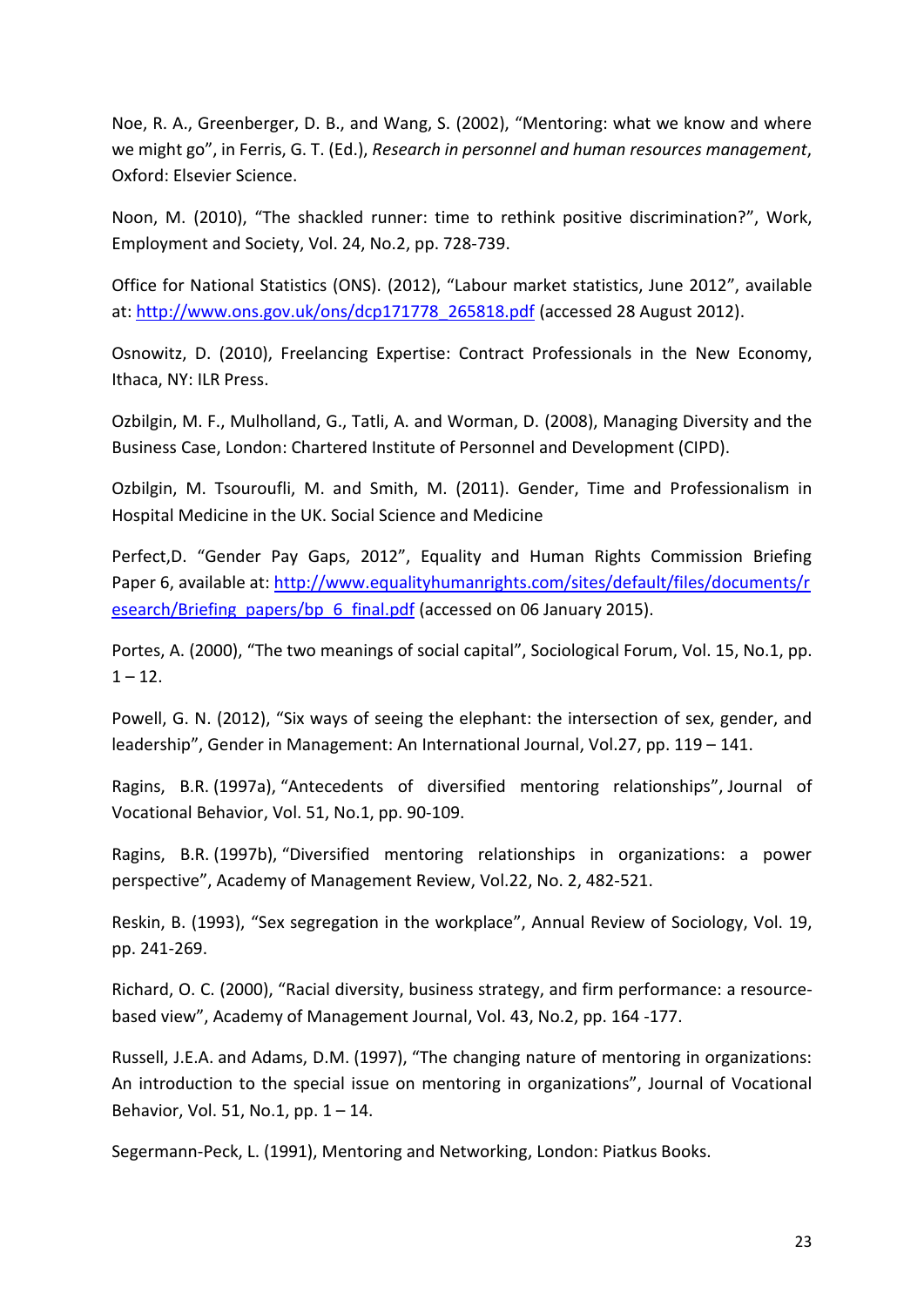Servon, L. J. and Visser, M. A. (2011), "Progress hindered: the retention and advancement of women in science, engineering and technology careers", Human Resource Management Journal, Vol.21, No.3, pp.272-284.

Shantz, A., Wright, K. and Latham, G. (2011), "Networking with boundary spanners: A quasicase study on why women are less likely to be offered an engineering role", Equality Diversity and Inclusion: An International Journal, Vol. 30, No. 3, pp. 217-232.

Shen, J., Chanda, A., D'Netto, B. and Monga. M. (2009), "Managing diversity through human resource management: an international perspective and conceptual framework", The International Journal of Human Resource Management, Vol. 20, No.2, pp. 235-251.

Shields, S. A. (2008), "Gender: an intersectionality perspective", Sex Roles, Vol.59, No. 5-6, pp. 301-311.

Skerry, P. (2002), "Beyond sushiology: does diversity work?", Brooking Review, Vol. 20, pp. 20-23.

Smith, P., Caputi, P. and Crittenden, N. (2012)," A maze of metaphors around glass ceilings", Gender in Management: An International Journal, Vol. 27, No.7, pp.436-448.

Storberg-Walker, J. (2007), "Borrowing from others: appropriating social capital theories for "doing" HRD", Advances in Developing Human Resources, Vol. 9, No.3, pp. 312 – 340.

Tatli, A and Ozbilgin, M. F. (2012), "An emic approach to intersectional study of diversity at work: a Bourdieuan framing", International Journal of Management Reviews, Vol. 14, No.2, pp.180 – 200.

Taylor, C. J. (2010)," Occupational sex composition and the gendered availability of workplace support", Gender & Society, Vol. 24, No.2, pp. 189 – 212.

Tharenou, P. (1997), "Managerial career advancement", in Cooper, C. L. and Robertson, I. T. (Eds), *International Review of Industrial and Organisational Psychology*, New York: Wiley.

Tharenou, P. (1999), "Gender differences in advancing to the top", International Journal of Management Reviews, Vol.2, pp.1-22.

Tharenou, P. (2005), "Women's advancement in management: what is known and future areas to address", in Burke, R. J. and Mattis, M. C. (Eds), *Supporting Women's Career Advancement: Challenges and Opportunities*, Cheltenham: Edward Elgar.

Thomas, D. (2001), "The truth about mentoring minorities: race matters", Harvard Business Review, Vol. 79, No.4, pp. 99 -107.

Thomas, K. (2005). Diversity Dynamics in the Workplace, Belmont, CA: Thomson Wadson.